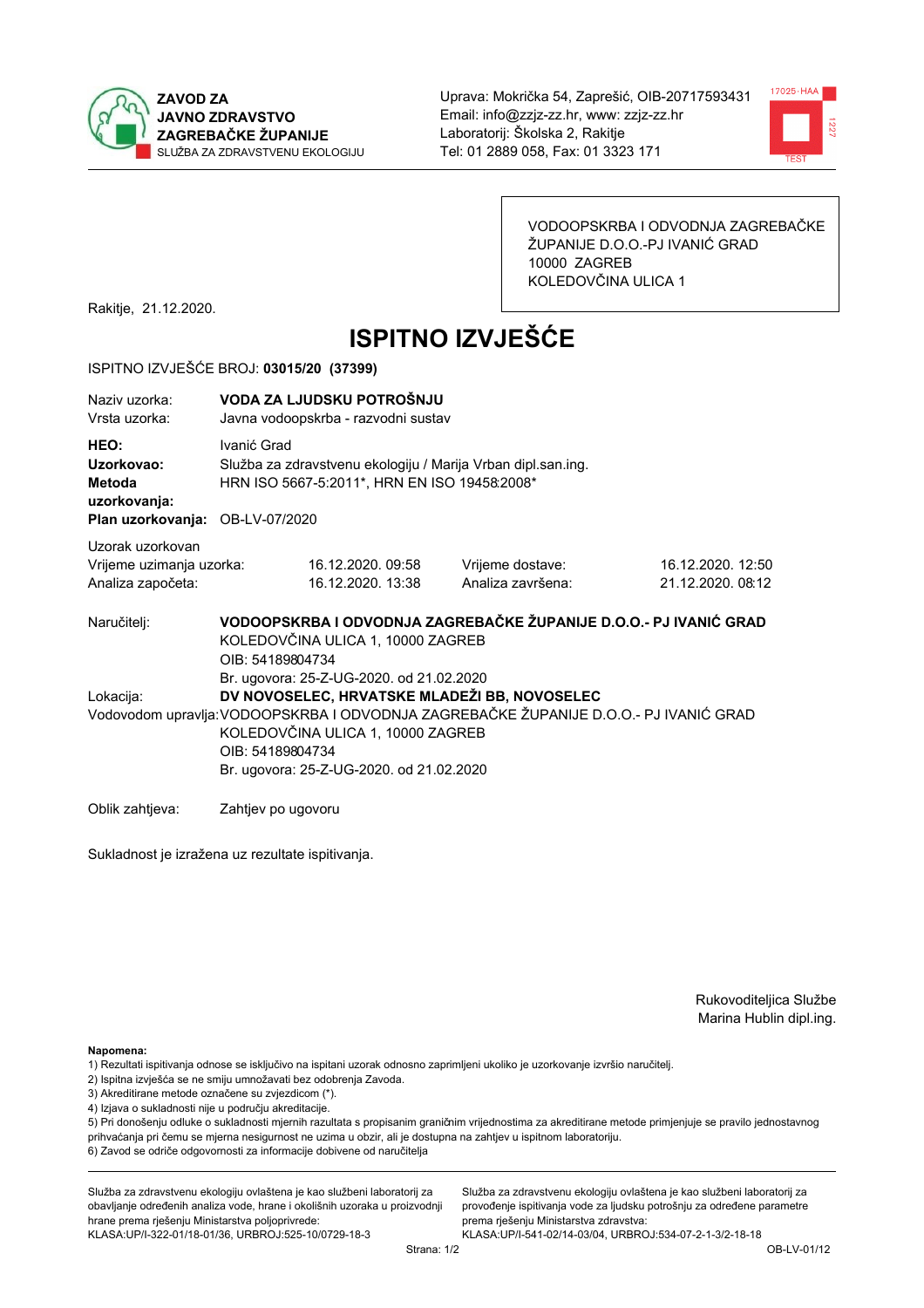## **REZULTATI ISPITIVANJA:**

| Pokazatelj                | <b>Metoda</b>                           | <b>MJ</b>                   | <b>Rezultatt</b> | <b>MDK**</b> | <b>Sukladno</b> |
|---------------------------|-----------------------------------------|-----------------------------|------------------|--------------|-----------------|
| Temperatura               | Standard Methods 21st Ed.<br>2005.2550B | $^{\circ}$ C                | 11,7             | 25           | <b>DA</b>       |
| Slobodni rezidualni klor  | HRN EN ISO 7393-2:2018*                 | mg/L $Cl_2$                 | 0,20             | 0,5          | DA              |
| Boja                      | HRN EN ISO 7887:2012                    | mg/L Pt/Co skale            | < 5              | 20           | <b>DA</b>       |
| Mutnoća                   | HRN EN ISO 7027-1:2016*                 | NTU jedinica                | 0,42             | 4            | DA              |
| <b>Miris</b>              | HRN EN 1622:2008                        |                             | bez              | bez          | DA              |
| Okus                      | HRN EN 1622:2008                        |                             | bez              | bez          | DA              |
| pH                        | HRN EN ISO 10523:2012*                  | pH jedinica                 | 7,6              | $6.5 - 9.5$  | <b>DA</b>       |
| Temp.pri određivanju pH   |                                         | $\overline{c}$              | 16,4             |              |                 |
| Elektrovodljivost         | HRN EN 27888:2008*                      | µScm <sup>-1</sup> pri 20°C | 455              | 2.500        | DA              |
| Utrošak KMnO <sub>4</sub> | HRN EN ISO 8467:2001                    | mg/L O <sub>2</sub>         | < 0.5            | 5,0          | DA              |
| Kloridi                   | HRN EN ISO 10304-1:2009*                | mg/L CI                     | 11,1             | 250,0        | DA              |
| Nitriti                   | HRN EN ISO 10304-1:2009*                | mg/L $(NO2)$                | < 0,050          | 0,50         | DA              |
| Nitrati                   | HRN EN ISO 10304-1:2009*                | mg/L (NO <sub>3</sub> )     | 5,5              | 50           | DA              |
| Amonij                    | HRN ISO 7150-1:1998*                    | mg/L $(NH_A^+)$             | < 0,05           | 0,50         | DA              |

trezultat izražen kao manje od (<) odnosi se na granicu kvantifikacije

\*\*maksimalno dozvoljena koncentracija

#### Izjava o sukladnosti

Prema ispitanim parametrima uzorak vode JE SUKLADAN zahtjevima članka 5. Zakona o vodi za ljudsku potrošnju (NN 56/2013, 64/2015, 104/2017, 115/2018, 16/2020) i priloga I Pravilnika o parametrima sukladnosti, metodama analize, monitoringu i planovima sigurnosti vode za ljudsku potrošnju te načinu vođenja registra pravnih osoba koje obavljaju djelatnost javne vodoopskrbe (NN 125/2017, 39/2020).

> Zamjena voditelja Odsjeka Marina Hublin dipl.ing.

# Odsiek za mikrobiološka ispitivanja voda

## **REZULTATI ISPITIVANJA:**

| Pokazatelj             | <b>Metoda</b>           | <b>MJ</b>   | <b>Rezultat</b> | MDK** | <b>Sukladno</b> |
|------------------------|-------------------------|-------------|-----------------|-------|-----------------|
| Ukupni koliformi       | HRN EN ISO 9308-1:2014* | broj/100 mL |                 | 0     | DA              |
| Escherichia coli       | HRN EN ISO 9308-1:2014* | broj/100 mL | < 1             | 0     | DA              |
| Enterokoki             | HRN EN ISO 7899-2:2000* | broj/100 mL | < 1             | 0     | DA              |
| Pseudomonas aeruginosa | HRN EN ISO 16266:2008*  | broj/100 mL | < 1             | 0     | DA              |
| Aerobne bakt -36°C/48h | HRN EN ISO 6222:2000*   | broj/1 mL   |                 | 100   | DA              |
| Aerobne bakt -22°C/72h | HRN EN ISO 6222:2000*   | broj/1 mL   |                 | 100   | DA              |

\*\*maksimalno dozvoljena koncentracija

#### Izjava o sukladnosti

Prema ispitanim parametrima uzorak vode JE SUKLADAN zahtjevima članka 5. Zakona o vodi za ljudsku potrošnju (NN 56/2013, 64/2015, 104/2017, 115/2018, 16/2020) i priloga I Pravilnika o parametrima sukladnosti, metodama analize, monitoringu i planovima sigurnosti vode za ljudsku potrošnju te načinu vođenja registra pravnih osoba koje obavljaju djelatnost javne vodoopskrbe (NN 125/2017, 39/2020).

> Voditeljica Odsjeka Marina Hublin dipl.ing.

### KRAJ ISPITNOG IZVJEŠĆA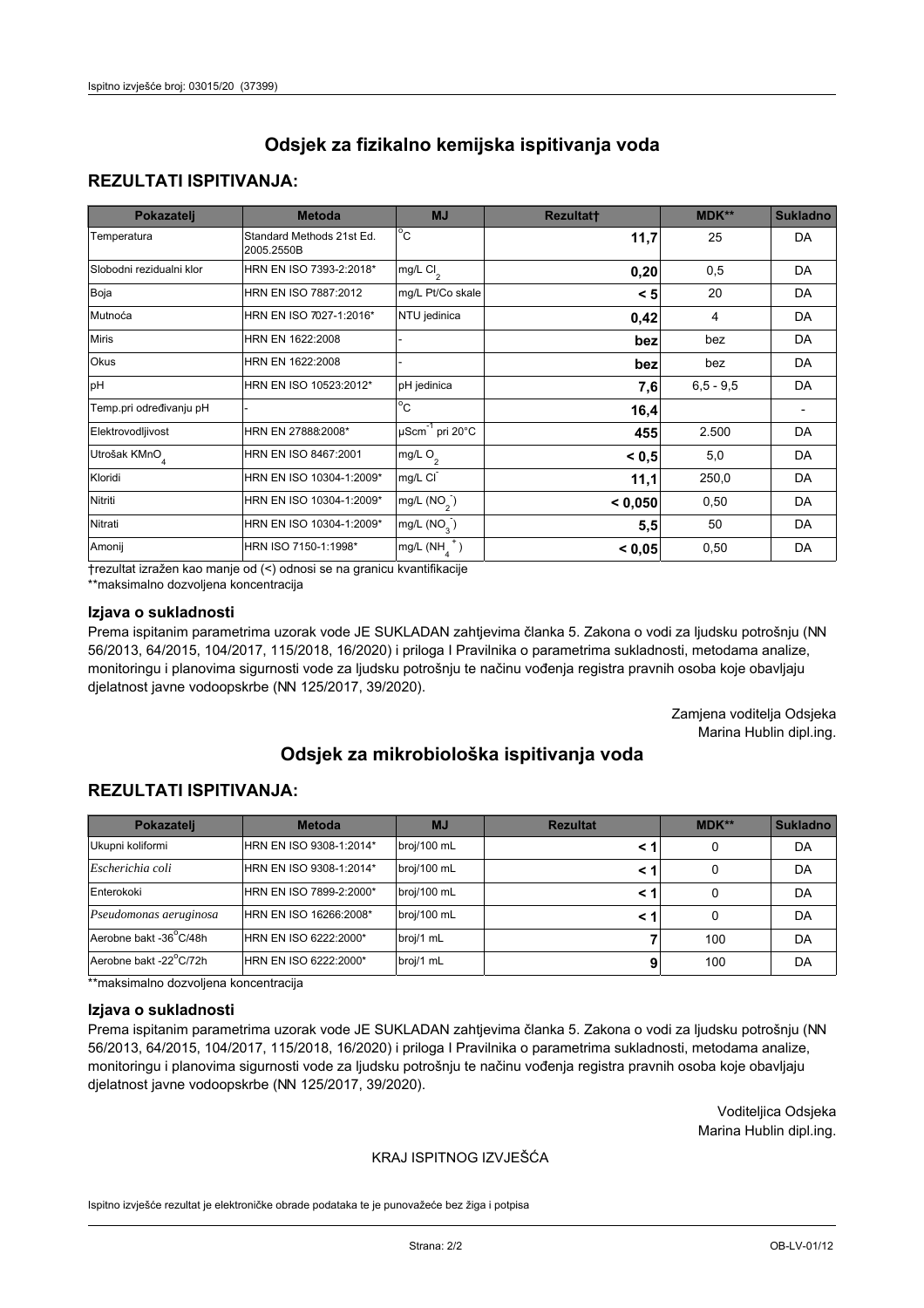



VODOOPSKRBA I ODVODNJA ZAGREBAČKE ŽUPANIJE D.O.O.-PJ IVANIĆ GRAD 10000 ZAGREB KOLEDOVČINA ULICA 1

Rakitje, 21.12.2020.

# **ISPITNO IZVJEŠĆE**

#### ISPITNO IZVJEŠĆE BROJ: 03014/20 (37398)

| Naziy uzorka:<br>Vrsta uzorka:                                                  | VODA ZA LJUDSKU POTROŠNJU<br>Javna vodoopskrba - razvodni sustav                                                                                                                                                                                             |                                                                                                              |                                                                   |                                       |  |  |
|---------------------------------------------------------------------------------|--------------------------------------------------------------------------------------------------------------------------------------------------------------------------------------------------------------------------------------------------------------|--------------------------------------------------------------------------------------------------------------|-------------------------------------------------------------------|---------------------------------------|--|--|
| HEO:<br>Uzorkovao:<br>Metoda<br>uzorkovanja:<br>Plan uzorkovanja: OB-LV-07/2020 | Ivanić Grad                                                                                                                                                                                                                                                  | Služba za zdravstvenu ekologiju / Marija Vrban dipl.san.ing.<br>HRN ISO 5667-5:2011*, HRN EN ISO 19458:2008* |                                                                   |                                       |  |  |
| Uzorak uzorkovan<br>Vrijeme uzimanja uzorka:<br>Analiza započeta:               |                                                                                                                                                                                                                                                              | 16.12.2020.09:35<br>16.12.2020. 13:39                                                                        | Vrijeme dostave:<br>Analiza završena:                             | 16.12.2020. 12:50<br>21.12.2020.08:12 |  |  |
| Naručitelj:                                                                     | OIB: 54189804734                                                                                                                                                                                                                                             | KOLEDOVČINA ULICA 1, 10000 ZAGREB                                                                            | VODOOPSKRBA I ODVODNJA ZAGREBAČKE ŽUPANIJE D.O.O.- PJ IVANIĆ GRAD |                                       |  |  |
| Lokacija:                                                                       | Br. ugovora: 25-Z-UG-2020. od 21.02.2020<br>NH KOD ŠKOLE, KRIŽ<br>Vodovodom upravlja: VODOOPSKRBA I ODVODNJA ZAGREBAČKE ŽUPANIJE D.O.O.- PJ IVANIĆ GRAD<br>KOLEDOVČINA ULICA 1, 10000 ZAGREB<br>OIB: 54189804734<br>Br. ugovora: 25-Z-UG-2020. od 21.02.2020 |                                                                                                              |                                                                   |                                       |  |  |
| Oblik zahtjeva:                                                                 | Zahtjev po ugovoru                                                                                                                                                                                                                                           |                                                                                                              |                                                                   |                                       |  |  |

Sukladnost je izražena uz rezultate ispitivanja.

Rukovoditeljica Službe Marina Hublin dipl.ing.

Napomena:

- 2) Ispitna izvješća se ne smiju umnožavati bez odobrenja Zavoda.
- 3) Akreditirane metode označene su zvjezdicom (\*).
- 4) Izjava o sukladnosti nije u području akreditacije.

5) Pri donošenju odluke o sukladnosti mjernih razultata s propisanim graničnim vrijednostima za akreditirane metode primjenjuje se pravilo jednostavnog prihvaćanja pri čemu se mjerna nesigurnost ne uzima u obzir, ali je dostupna na zahtjev u ispitnom laboratoriju.

6) Zavod se odriče odgovornosti za informacije dobivene od naručitelja

Služba za zdravstvenu ekologiju ovlaštena je kao službeni laboratorij za obavljanje određenih analiza vode, hrane i okolišnih uzoraka u proizvodnji hrane prema rješenju Ministarstva poljoprivrede:

KLASA.UP/I-322-01/18-01/36, URBROJ:525-10/0729-18-3

Služba za zdravstvenu ekologiju ovlaštena je kao službeni laboratorij za provođenje ispitivanja vode za ljudsku potrošnju za određene parametre prema riešenju Ministarstva zdravstva:

<sup>1)</sup> Rezultati ispitivanja odnose se isključivo na ispitani uzorak odnosno zaprimljeni ukoliko je uzorkovanje izvršio naručiteli.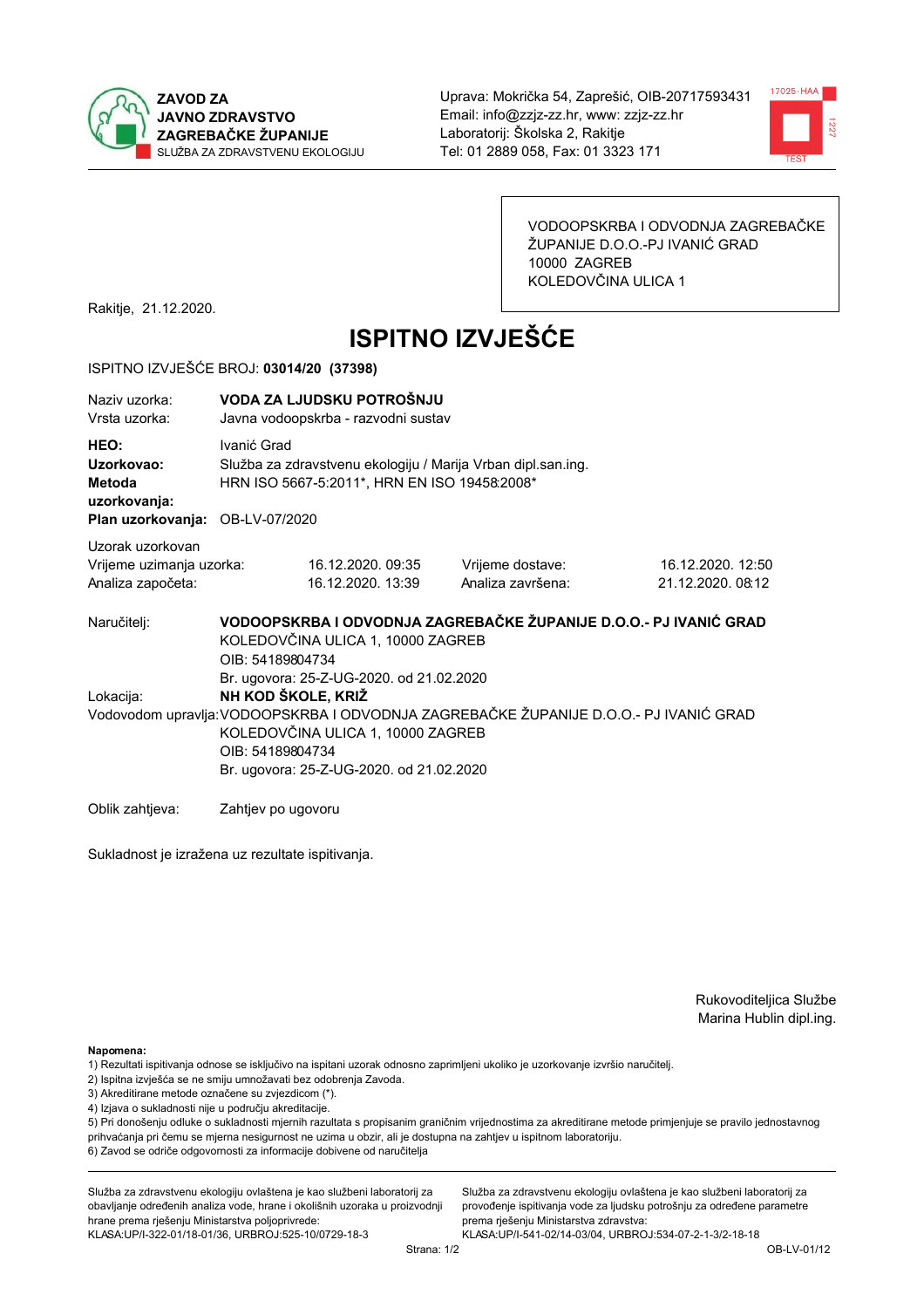## **REZULTATI ISPITIVANJA:**

| Pokazatelj                | <b>Metoda</b>                           | <b>MJ</b>                        | <b>Rezultatt</b> | <b>MDK**</b> | <b>Sukladno</b> |
|---------------------------|-----------------------------------------|----------------------------------|------------------|--------------|-----------------|
| Temperatura               | Standard Methods 21st Ed.<br>2005.2550B | $^{\circ}$ C                     | 10,3             | 25           | <b>DA</b>       |
| Slobodni rezidualni klor  | HRN EN ISO 7393-2:2018*                 | mg/L $Cl2$                       | 0,28             | 0,5          | <b>DA</b>       |
| Boja                      | HRN EN ISO 7887:2012                    | mg/L Pt/Co skale                 | < 5              | 20           | <b>DA</b>       |
| Mutnoća                   | HRN EN ISO 7027-1:2016*                 | NTU jedinica                     | 0,50             | 4            | DA              |
| <b>Miris</b>              | HRN EN 1622:2008                        |                                  | bez              | bez          | DA              |
| Okus                      | HRN EN 1622:2008                        |                                  | bez              | bez          | DA              |
| pH                        | HRN EN ISO 10523:2012*                  | pH jedinica                      | 7,5              | $6,5 - 9,5$  | <b>DA</b>       |
| Temp.pri određivanju pH   |                                         | $\overline{c}$                   | 16,1             |              |                 |
| Elektrovodljivost         | HRN EN 27888:2008*                      | $\mu$ Scm <sup>-1</sup> pri 20°C | 447              | 2.500        | DA              |
| Utrošak KMnO <sub>4</sub> | HRN EN ISO 8467:2001                    | mg/L O <sub>2</sub>              | 0,6              | 5,0          | DA              |
| Kloridi                   | HRN EN ISO 10304-1:2009*                | mg/L CI                          | 11,0             | 250,0        | DA              |
| Nitriti                   | HRN EN ISO 10304-1:2009*                | mg/L $(NO2)$                     | < 0,050          | 0,50         | <b>DA</b>       |
| Nitrati                   | HRN EN ISO 10304-1:2009*                | mg/L (NO <sub>3</sub> )          | 5,6              | 50           | DA              |
| Amonij                    | HRN ISO 7150-1:1998*                    | $mg/L(NH_A^+)$                   | < 0,05           | 0,50         | DA              |

trezultat izražen kao manje od (<) odnosi se na granicu kvantifikacije

\*\*maksimalno dozvoljena koncentracija

#### Izjava o sukladnosti

Prema ispitanim parametrima uzorak vode JE SUKLADAN zahtjevima članka 5. Zakona o vodi za ljudsku potrošnju (NN 56/2013, 64/2015, 104/2017, 115/2018, 16/2020) i priloga I Pravilnika o parametrima sukladnosti, metodama analize, monitoringu i planovima sigurnosti vode za ljudsku potrošnju te načinu vođenja registra pravnih osoba koje obavljaju djelatnost javne vodoopskrbe (NN 125/2017, 39/2020).

> Zamjena voditelja Odsjeka Marina Hublin dipl.ing.

# Odsiek za mikrobiološka ispitivanja voda

## **REZULTATI ISPITIVANJA:**

| Pokazatelj             | <b>Metoda</b>           | <b>MJ</b>   | <b>Rezultat</b> | MDK** | <b>Sukladno</b> |
|------------------------|-------------------------|-------------|-----------------|-------|-----------------|
| Ukupni koliformi       | HRN EN ISO 9308-1:2014* | broj/100 mL |                 | 0     | DA              |
| Escherichia coli       | HRN EN ISO 9308-1:2014* | broj/100 mL | < 1             | 0     | DA              |
| Enterokoki             | HRN EN ISO 7899-2:2000* | broj/100 mL | < 1             | 0     | DA              |
| Pseudomonas aeruginosa | HRN EN ISO 16266:2008*  | broj/100 mL | < 1             | 0     | DA              |
| Aerobne bakt -36°C/48h | HRN EN ISO 6222:2000*   | broj/1 mL   | < 1             | 100   | DA              |
| Aerobne bakt -22°C/72h | HRN EN ISO 6222:2000*   | broj/1 mL   | 5               | 100   | DA              |

\*\*maksimalno dozvoljena koncentracija

#### Izjava o sukladnosti

Prema ispitanim parametrima uzorak vode JE SUKLADAN zahtjevima članka 5. Zakona o vodi za ljudsku potrošnju (NN 56/2013, 64/2015, 104/2017, 115/2018, 16/2020) i priloga I Pravilnika o parametrima sukladnosti, metodama analize, monitoringu i planovima sigurnosti vode za ljudsku potrošnju te načinu vođenja registra pravnih osoba koje obavljaju djelatnost javne vodoopskrbe (NN 125/2017, 39/2020).

> Voditeljica Odsjeka Marina Hublin dipl.ing.

#### KRAJ ISPITNOG IZVJEŠĆA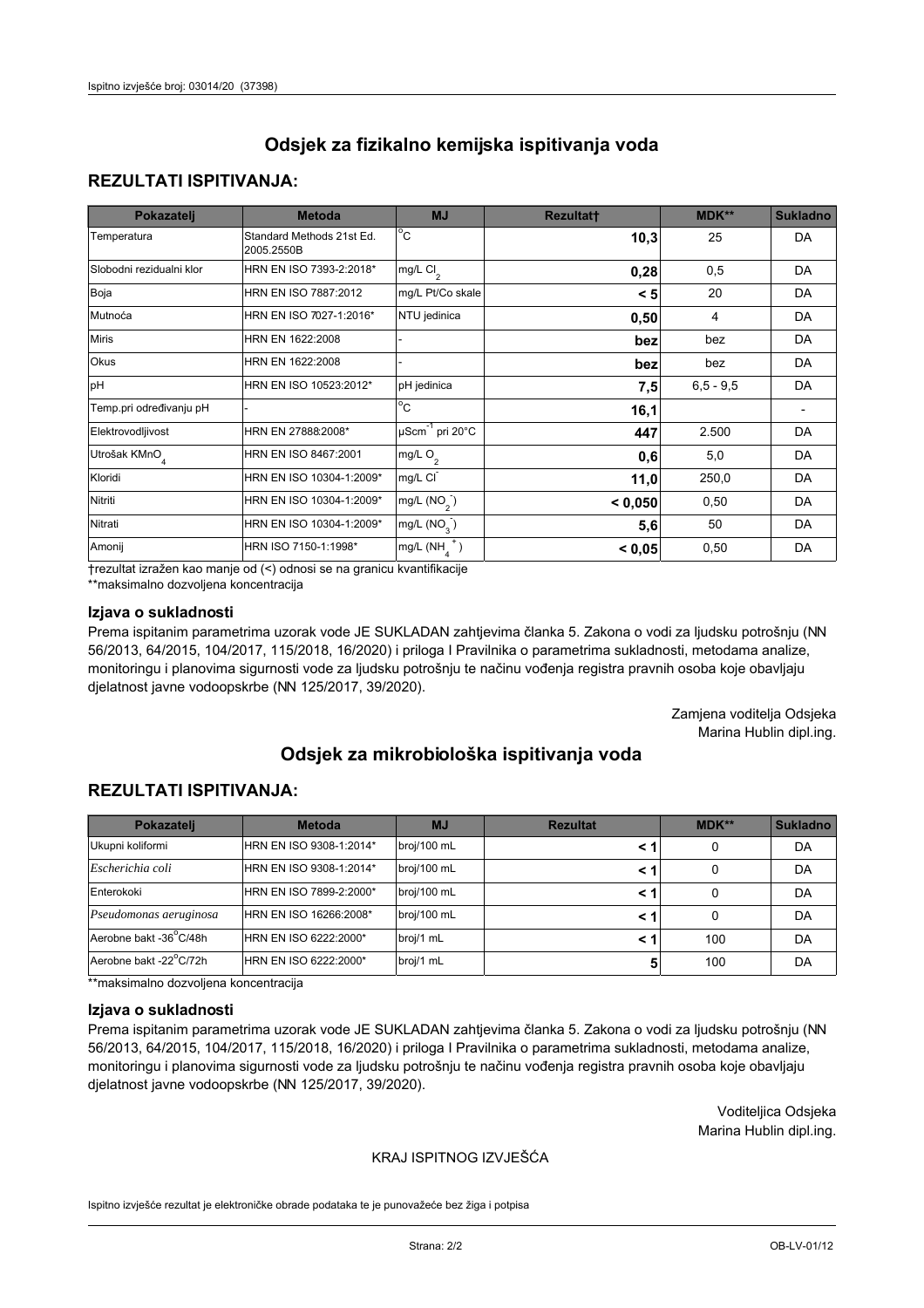



VODOOPSKRBA I ODVODNJA ZAGREBAČKE ŽUPANIJE D.O.O.-PJ IVANIĆ GRAD 10000 ZAGREB KOLEDOVČINA ULICA 1

Rakitje, 21.12.2020.

# **ISPITNO IZVJEŠĆE**

#### ISPITNO IZVJEŠĆE BROJ: 03013/20 (37397)

| Naziv uzorka:<br>Vrsta uzorka:                                                  | VODA ZA LJUDSKU POTROŠNJU<br>Javna vodoopskrba - razvodni sustav |                                                                                                                                                                                                                                                                           |                                                                   |                                       |  |  |
|---------------------------------------------------------------------------------|------------------------------------------------------------------|---------------------------------------------------------------------------------------------------------------------------------------------------------------------------------------------------------------------------------------------------------------------------|-------------------------------------------------------------------|---------------------------------------|--|--|
| HEO:<br>Uzorkovao:<br>Metoda<br>uzorkovanja:<br>Plan uzorkovanja: OB-LV-07/2020 | Ivanić Grad                                                      | Služba za zdravstvenu ekologiju / Marija Vrban dipl.san.ing.<br>HRN ISO 5667-5:2011*, HRN EN ISO 19458:2008*                                                                                                                                                              |                                                                   |                                       |  |  |
| Uzorak uzorkovan<br>Vrijeme uzimanja uzorka:<br>Analiza započeta:               |                                                                  | 16.12.2020.09:15<br>16.12.2020. 13:38                                                                                                                                                                                                                                     | Vrijeme dostave:<br>Analiza završena:                             | 16.12.2020. 12:50<br>21.12.2020.08:12 |  |  |
| Naručiteli:                                                                     | OIB: 54189804734                                                 | KOLEDOVČINA ULICA 1, 10000 ZAGREB                                                                                                                                                                                                                                         | VODOOPSKRBA I ODVODNJA ZAGREBAČKE ŽUPANIJE D.O.O.- PJ IVANIĆ GRAD |                                       |  |  |
| Lokacija:                                                                       |                                                                  | Br. ugovora: 25-Z-UG-2020. od 21.02.2020<br>NH KOD ŠKOLE, IVANIČKO GRABERJE<br>Vodovodom upravlja: VODOOPSKRBA I ODVODNJA ZAGREBAČKE ŽUPANIJE D.O.O.- PJ IVANIĆ GRAD<br>KOLEDOVČINA ULICA 1, 10000 ZAGREB<br>OIB: 54189804734<br>Br. ugovora: 25-Z-UG-2020. od 21.02.2020 |                                                                   |                                       |  |  |
| Oblik zahtieva:                                                                 | Zahtjev po ugovoru                                               |                                                                                                                                                                                                                                                                           |                                                                   |                                       |  |  |

Sukladnost je izražena uz rezultate ispitivanja.

Rukovoditeljica Službe Marina Hublin dipl.ing.

Napomena:

- 1) Rezultati ispitivanja odnose se isključivo na ispitani uzorak odnosno zaprimljeni ukoliko je uzorkovanje izvršio naručiteli.
- 2) Ispitna izvješća se ne smiju umnožavati bez odobrenja Zavoda.
- 3) Akreditirane metode označene su zvjezdicom (\*).
- 4) Izjava o sukladnosti nije u području akreditacije.

5) Pri donošenju odluke o sukladnosti mjernih razultata s propisanim graničnim vrijednostima za akreditirane metode primjenjuje se pravilo jednostavnog prihvaćanja pri čemu se mjerna nesigurnost ne uzima u obzir, ali je dostupna na zahtjev u ispitnom laboratoriju.

6) Zavod se odriče odgovornosti za informacije dobivene od naručitelja

Služba za zdravstvenu ekologiju ovlaštena je kao službeni laboratorij za obavljanje određenih analiza vode, hrane i okolišnih uzoraka u proizvodnji hrane prema rješenju Ministarstva poljoprivrede:

KLASA.UP/I-322-01/18-01/36, URBROJ.525-10/0729-18-3

Služba za zdravstvenu ekologiju ovlaštena je kao službeni laboratorij za provođenje ispitivanja vode za ljudsku potrošnju za određene parametre prema riešenju Ministarstva zdravstva: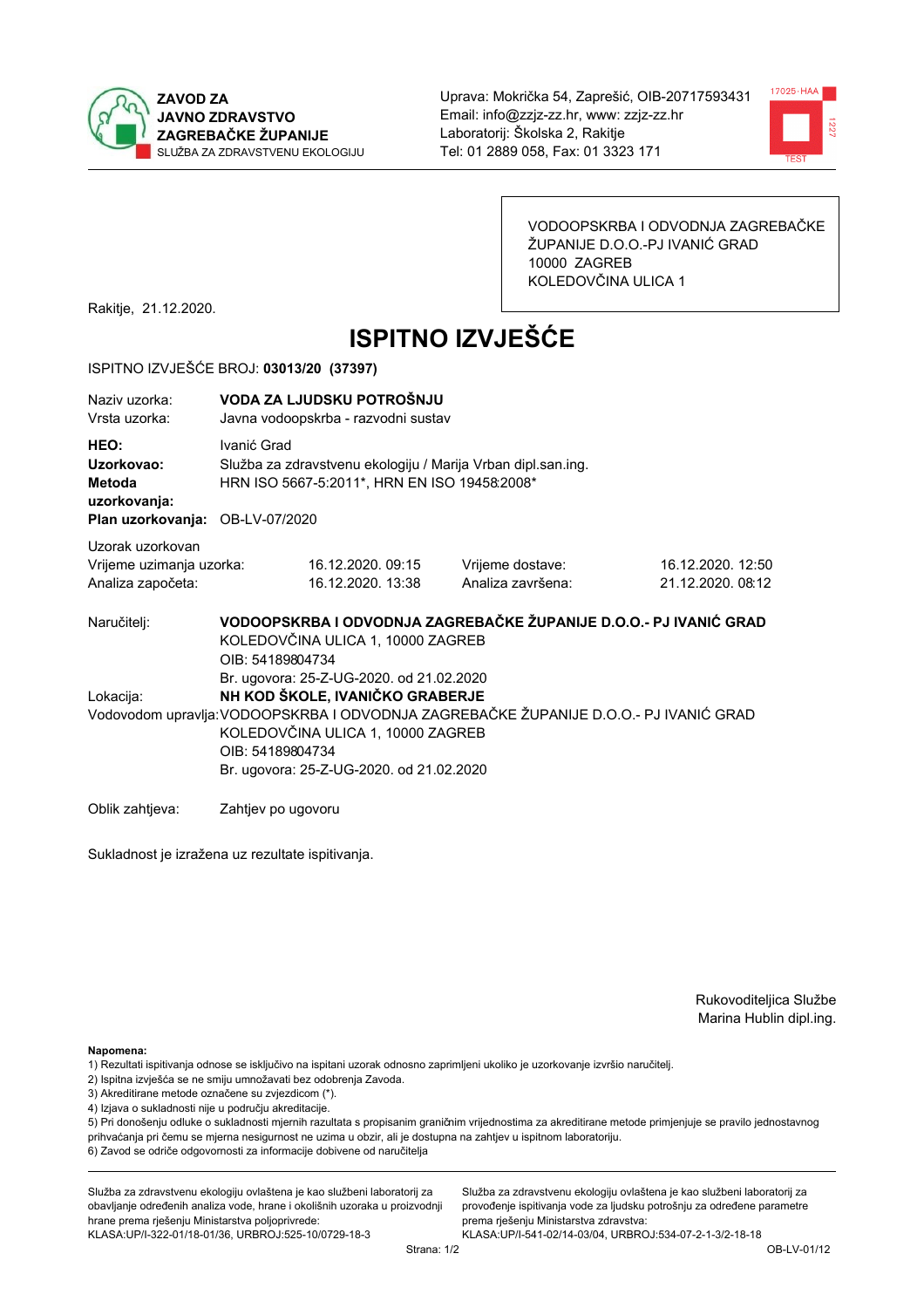## **REZULTATI ISPITIVANJA:**

| Pokazatelj                | <b>Metoda</b>                           | <b>MJ</b>                        | <b>Rezultatt</b> | <b>MDK**</b> | <b>Sukladno</b> |
|---------------------------|-----------------------------------------|----------------------------------|------------------|--------------|-----------------|
| Temperatura               | Standard Methods 21st Ed.<br>2005.2550B | $^{\circ}$ C                     | 10,1             | 25           | DA              |
| Slobodni rezidualni klor  | HRN EN ISO 7393-2:2018*                 | mg/L $Cl2$                       | 0,27             | 0,5          | DA              |
| Boja                      | HRN EN ISO 7887:2012                    | mg/L Pt/Co skale                 | < 5              | 20           | DA              |
| Mutnoća                   | HRN EN ISO 7027-1:2016*                 | NTU jedinica                     | 0,17             | 4            | DA              |
| <b>Miris</b>              | HRN EN 1622:2008                        |                                  | bez              | bez          | DA              |
| Okus                      | HRN EN 1622:2008                        |                                  | bez              | bez          | DA              |
| pH                        | HRN EN ISO 10523:2012*                  | pH jedinica                      | 7,5              | $6,5 - 9,5$  | DA              |
| Temp.pri određivanju pH   |                                         | $\overline{c}$                   | 16,2             |              |                 |
| Elektrovodljivost         | HRN EN 27888:2008*                      | $\mu$ Scm <sup>-1</sup> pri 20°C | 435              | 2.500        | DA              |
| Utrošak KMnO <sub>4</sub> | HRN EN ISO 8467:2001                    | mg/L O <sub>2</sub>              | 0,5              | 5,0          | DA              |
| Kloridi                   | HRN EN ISO 10304-1:2009*                | mg/L CI                          | 10,5             | 250,0        | DA              |
| Nitriti                   | HRN EN ISO 10304-1:2009*                | mg/L $(NO2)$                     | < 0,050          | 0,50         | DA              |
| Nitrati                   | HRN EN ISO 10304-1:2009*                | mg/L (NO <sub>3</sub> )          | 4,7              | 50           | DA              |
| Amonij                    | HRN ISO 7150-1:1998*                    | $mg/L(NH_A^+)$                   | < 0,05           | 0,50         | DA              |

trezultat izražen kao manje od (<) odnosi se na granicu kvantifikacije

\*\*maksimalno dozvoljena koncentracija

#### Izjava o sukladnosti

Prema ispitanim parametrima uzorak vode JE SUKLADAN zahtjevima članka 5. Zakona o vodi za ljudsku potrošnju (NN 56/2013, 64/2015, 104/2017, 115/2018, 16/2020) i priloga I Pravilnika o parametrima sukladnosti, metodama analize, monitoringu i planovima sigurnosti vode za ljudsku potrošnju te načinu vođenja registra pravnih osoba koje obavljaju djelatnost javne vodoopskrbe (NN 125/2017, 39/2020).

> Zamjena voditelja Odsjeka Marina Hublin dipl.ing.

# Odsiek za mikrobiološka ispitivanja voda

## **REZULTATI ISPITIVANJA:**

| Pokazatelj             | <b>Metoda</b>           | <b>MJ</b>   | <b>Rezultat</b> | MDK** | <b>Sukladno</b> |
|------------------------|-------------------------|-------------|-----------------|-------|-----------------|
| Ukupni koliformi       | HRN EN ISO 9308-1:2014* | broj/100 mL | < 1             | 0     | DA              |
| Escherichia coli       | HRN EN ISO 9308-1:2014* | broj/100 mL | < 1             | 0     | DA              |
| Enterokoki             | HRN EN ISO 7899-2:2000* | broj/100 mL | < 1             | 0     | DA              |
| Pseudomonas aeruginosa | HRN EN ISO 16266:2008*  | broj/100 mL | < 1             | 0     | DA              |
| Aerobne bakt -36°C/48h | HRN EN ISO 6222:2000*   | broj/1 mL   |                 | 100   | DA              |
| Aerobne bakt -22°C/72h | HRN EN ISO 6222:2000*   | broj/1 mL   | < 1             | 100   | DA              |

\*\*maksimalno dozvoljena koncentracija

#### Izjava o sukladnosti

Prema ispitanim parametrima uzorak vode JE SUKLADAN zahtjevima članka 5. Zakona o vodi za ljudsku potrošnju (NN 56/2013, 64/2015, 104/2017, 115/2018, 16/2020) i priloga I Pravilnika o parametrima sukladnosti, metodama analize, monitoringu i planovima sigurnosti vode za ljudsku potrošnju te načinu vođenja registra pravnih osoba koje obavljaju djelatnost javne vodoopskrbe (NN 125/2017, 39/2020).

> Voditeljica Odsjeka Marina Hublin dipl.ing.

#### KRAJ ISPITNOG IZVJEŠĆA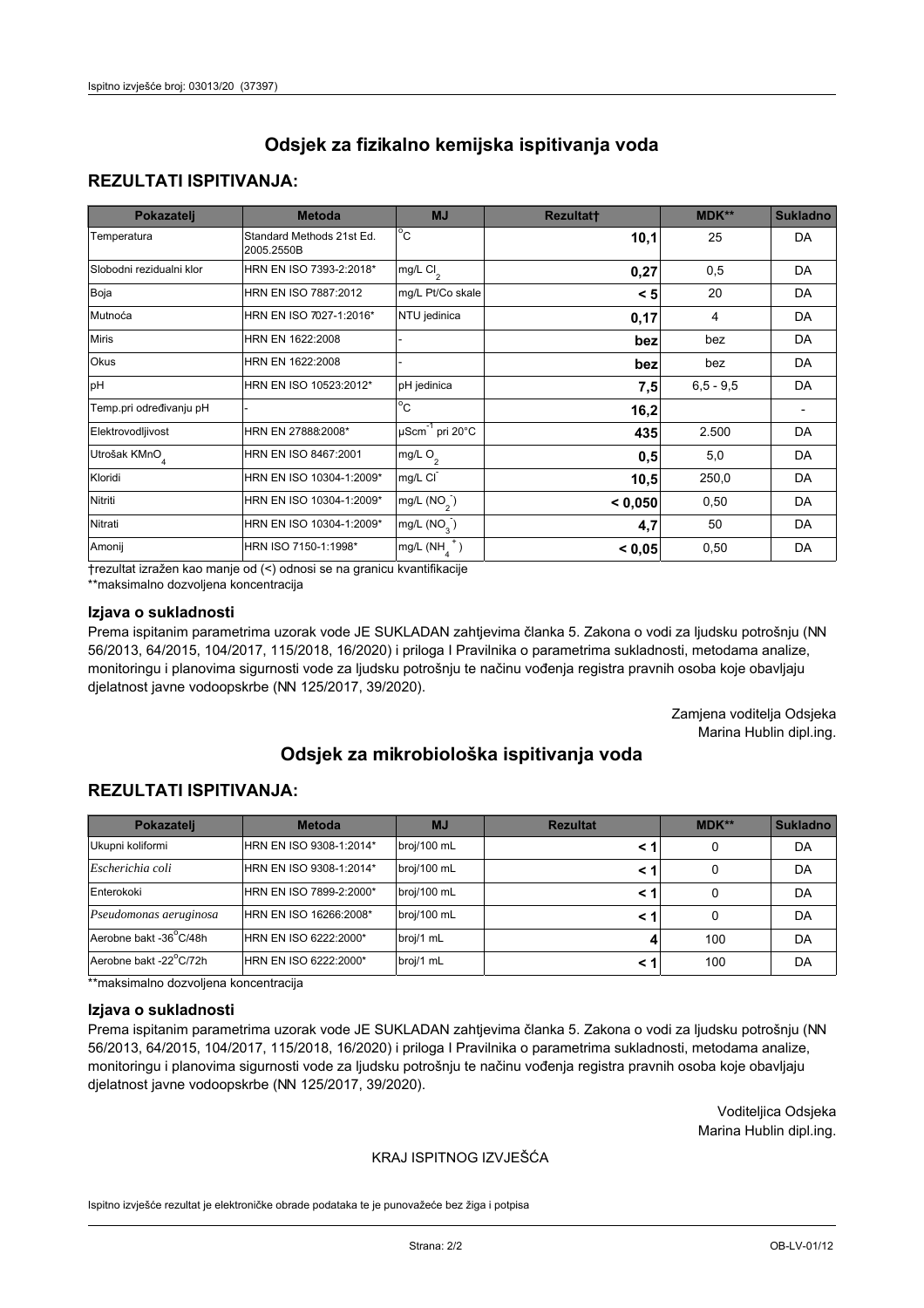



VODOOPSKRBA I ODVODNJA ZAGREBAČKE ŽUPANIJE D.O.O.-PJ IVANIĆ GRAD 10000 ZAGREB KOLEDOVČINA ULICA 1

Rakitje, 21.12.2020.

# **ISPITNO IZVJEŠĆE**

#### ISPITNO IZVJEŠĆE BROJ: 03012/20 (37396)

| Naziy uzorka:<br>Vrsta uzorka:                                                  | VODA ZA LJUDSKU POTROŠNJU<br>Javna vodoopskrba - spremnik                                                                                                                                                                                                    |                                                                                                              |                                                                   |                   |  |  |
|---------------------------------------------------------------------------------|--------------------------------------------------------------------------------------------------------------------------------------------------------------------------------------------------------------------------------------------------------------|--------------------------------------------------------------------------------------------------------------|-------------------------------------------------------------------|-------------------|--|--|
| HEO:<br>Uzorkovao:<br>Metoda<br>uzorkovanja:<br>Plan uzorkovanja: OB-LV-07/2020 | Ivanić Grad                                                                                                                                                                                                                                                  | Služba za zdravstvenu ekologiju / Marija Vrban dipl.san.ing.<br>HRN ISO 5667-5:2011*, HRN EN ISO 19458:2008* |                                                                   |                   |  |  |
| Uzorak uzorkovan<br>Vrijeme uzimanja uzorka:                                    |                                                                                                                                                                                                                                                              | 16.12.2020.09:00                                                                                             | Vrijeme dostave:                                                  | 16.12.2020. 12:50 |  |  |
| Analiza započeta:                                                               |                                                                                                                                                                                                                                                              | 16.12.2020. 13:37                                                                                            | Analiza završena:                                                 | 21.12.2020. 08:11 |  |  |
| Naručitelj:                                                                     | KOLEDOVČINA ULICA 1, 10000 ZAGREB<br>OIB: 54189804734                                                                                                                                                                                                        |                                                                                                              | VODOOPSKRBA I ODVODNJA ZAGREBAČKE ŽUPANIJE D.O.O.- PJ IVANIĆ GRAD |                   |  |  |
| Lokacija:                                                                       | Br. ugovora: 25-Z-UG-2020. od 21.02.2020<br>SOBOČANI REZERVOAR<br>Vodovodom upravlja: VODOOPSKRBA I ODVODNJA ZAGREBAČKE ŽUPANIJE D.O.O.- PJ IVANIĆ GRAD<br>KOLEDOVČINA ULICA 1, 10000 ZAGREB<br>OIB: 54189804734<br>Br. ugovora: 25-Z-UG-2020. od 21.02.2020 |                                                                                                              |                                                                   |                   |  |  |
| Oblik zahtieva:                                                                 | Zahtjev po ugovoru                                                                                                                                                                                                                                           |                                                                                                              |                                                                   |                   |  |  |

Sukladnost je izražena uz rezultate ispitivanja.

Rukovoditeljica Službe Marina Hublin dipl.ing.

Napomena:

- 1) Rezultati ispitivanja odnose se isključivo na ispitani uzorak odnosno zaprimljeni ukoliko je uzorkovanje izvršio naručiteli.
- 2) Ispitna izvješća se ne smiju umnožavati bez odobrenja Zavoda.
- 3) Akreditirane metode označene su zvjezdicom (\*).
- 4) Izjava o sukladnosti nije u području akreditacije.

5) Pri donošenju odluke o sukladnosti mjernih razultata s propisanim graničnim vrijednostima za akreditirane metode primjenjuje se pravilo jednostavnog prihvaćanja pri čemu se mjerna nesigurnost ne uzima u obzir, ali je dostupna na zahtjev u ispitnom laboratoriju.

6) Zavod se odriče odgovornosti za informacije dobivene od naručitelja

Služba za zdravstvenu ekologiju ovlaštena je kao službeni laboratorij za obavljanje određenih analiza vode, hrane i okolišnih uzoraka u proizvodnji hrane prema rješenju Ministarstva poljoprivrede:

KLASA: UP/I-322-01/18-01/36, URBROJ: 525-10/0729-18-3

Služba za zdravstvenu ekologiju ovlaštena je kao službeni laboratorij za provođenje ispitivanja vode za ljudsku potrošnju za određene parametre prema riešenju Ministarstva zdravstva: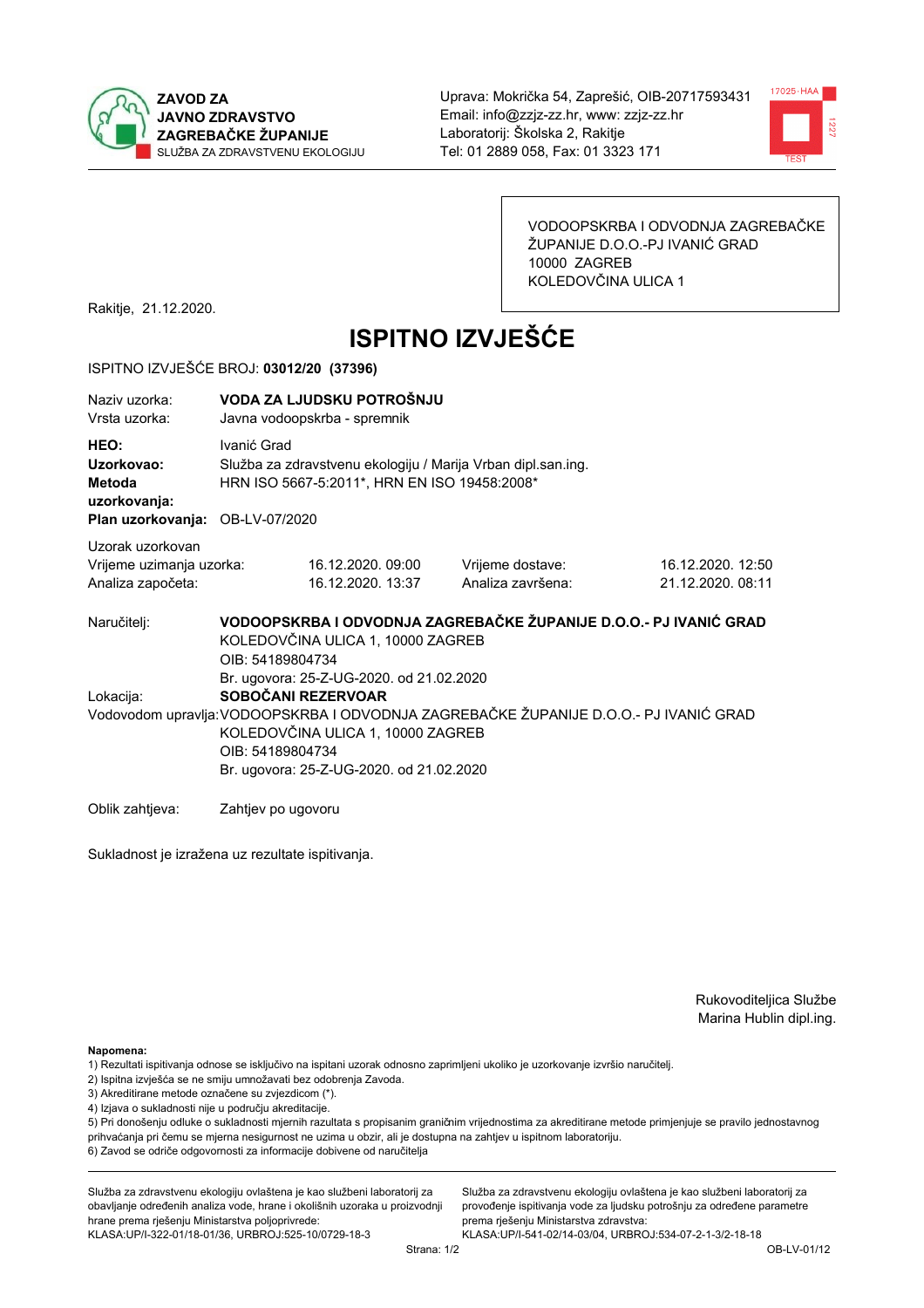## **REZULTATI ISPITIVANJA:**

| Pokazatelj                | <b>Metoda</b>                           | <b>MJ</b>                        | <b>Rezultatt</b> | MDK**       | <b>Sukladno</b> |
|---------------------------|-----------------------------------------|----------------------------------|------------------|-------------|-----------------|
| Temperatura               | Standard Methods 21st Ed.<br>2005.2550B | $^{\circ}$ C                     | 12,1             | 25          | DA              |
| Slobodni rezidualni klor  | HRN EN ISO 7393-2:2018*                 | mg/L $Cl2$                       | 0,32             | 0,5         | DA              |
| Boja                      | HRN EN ISO 7887:2012                    | mg/L Pt/Co skale                 | < 5              | 20          | DA              |
| Mutnoća                   | HRN EN ISO 7027-1:2016*                 | NTU jedinica                     | 0,21             | 4           | DA              |
| <b>Miris</b>              | HRN EN 1622:2008                        |                                  | bez              | bez         | DA              |
| Okus                      | HRN EN 1622:2008                        |                                  | bez              | bez         | DA              |
| pH                        | HRN EN ISO 10523:2012*                  | pH jedinica                      | 7,5              | $6,5 - 9,5$ | DA              |
| Temp.pri određivanju pH   |                                         | $\overline{c}$                   | 16,3             |             |                 |
| Elektrovodljivost         | HRN EN 27888:2008*                      | $\mu$ Scm <sup>-1</sup> pri 20°C | 444              | 2.500       | DA              |
| Utrošak KMnO <sub>4</sub> | HRN EN ISO 8467:2001                    | mg/L O <sub>2</sub>              | 0,7              | 5,0         | DA              |
| Kloridi                   | HRN EN ISO 10304-1:2009*                | mg/L CI                          | 10,8             | 250,0       | DA              |
| Nitriti                   | HRN EN ISO 10304-1:2009*                | mg/L (NO <sub>2</sub> )          | < 0,050          | 0,50        | DA              |
| Nitrati                   | HRN EN ISO 10304-1:2009*                | mg/L (NO <sub>3</sub> )          | 4,8              | 50          | DA              |
| Amonij                    | HRN ISO 7150-1:1998*                    | $mg/L(NH_A^+)$                   | < 0,05           | 0,50        | DA              |

trezultat izražen kao manje od (<) odnosi se na granicu kvantifikacije

\*\*maksimalno dozvoljena koncentracija

#### Izjava o sukladnosti

Prema ispitanim parametrima uzorak vode JE SUKLADAN zahtjevima članka 5. Zakona o vodi za ljudsku potrošnju (NN 56/2013, 64/2015, 104/2017, 115/2018, 16/2020) i priloga I Pravilnika o parametrima sukladnosti, metodama analize, monitoringu i planovima sigurnosti vode za ljudsku potrošnju te načinu vođenja registra pravnih osoba koje obavljaju djelatnost javne vodoopskrbe (NN 125/2017, 39/2020).

> Zamjena voditelja Odsjeka Marina Hublin dipl.ing.

# Odsiek za mikrobiološka ispitivanja voda

#### **REZULTATI ISPITIVANJA:**

| Pokazatelj             | <b>Metoda</b>           | <b>MJ</b>   | <b>Rezultat</b> | $MDK**$ | <b>Sukladno</b> |
|------------------------|-------------------------|-------------|-----------------|---------|-----------------|
| Ukupni koliformi       | HRN EN ISO 9308-1:2014* | broj/100 mL | < 1             | 0       | DA              |
| Escherichia coli       | HRN EN ISO 9308-1:2014* | broj/100 mL | < 1             | 0       | DA              |
| Enterokoki             | HRN EN ISO 7899-2:2000* | broj/100 mL | < 1             |         | DA              |
| Pseudomonas aeruginosa | HRN EN ISO 16266:2008*  | broj/100 mL | < 1             | 0       | DA              |
| Aerobne bakt -36°C/48h | HRN EN ISO 6222:2000*   | broj/1 mL   | 10              | 100     | DA              |
| Aerobne bakt -22°C/72h | HRN EN ISO 6222:2000*   | broj/1 mL   | 5               | 100     | DA              |

\*\*maksimalno dozvoljena koncentracija

#### Izjava o sukladnosti

Prema ispitanim parametrima uzorak vode JE SUKLADAN zahtjevima članka 5. Zakona o vodi za ljudsku potrošnju (NN 56/2013, 64/2015, 104/2017, 115/2018, 16/2020) i priloga I Pravilnika o parametrima sukladnosti, metodama analize, monitoringu i planovima sigurnosti vode za ljudsku potrošnju te načinu vođenja registra pravnih osoba koje obavljaju djelatnost javne vodoopskrbe (NN 125/2017, 39/2020).

> Voditeljica Odsjeka Marina Hublin dipl.ing.

#### KRAJ ISPITNOG IZVJEŠĆA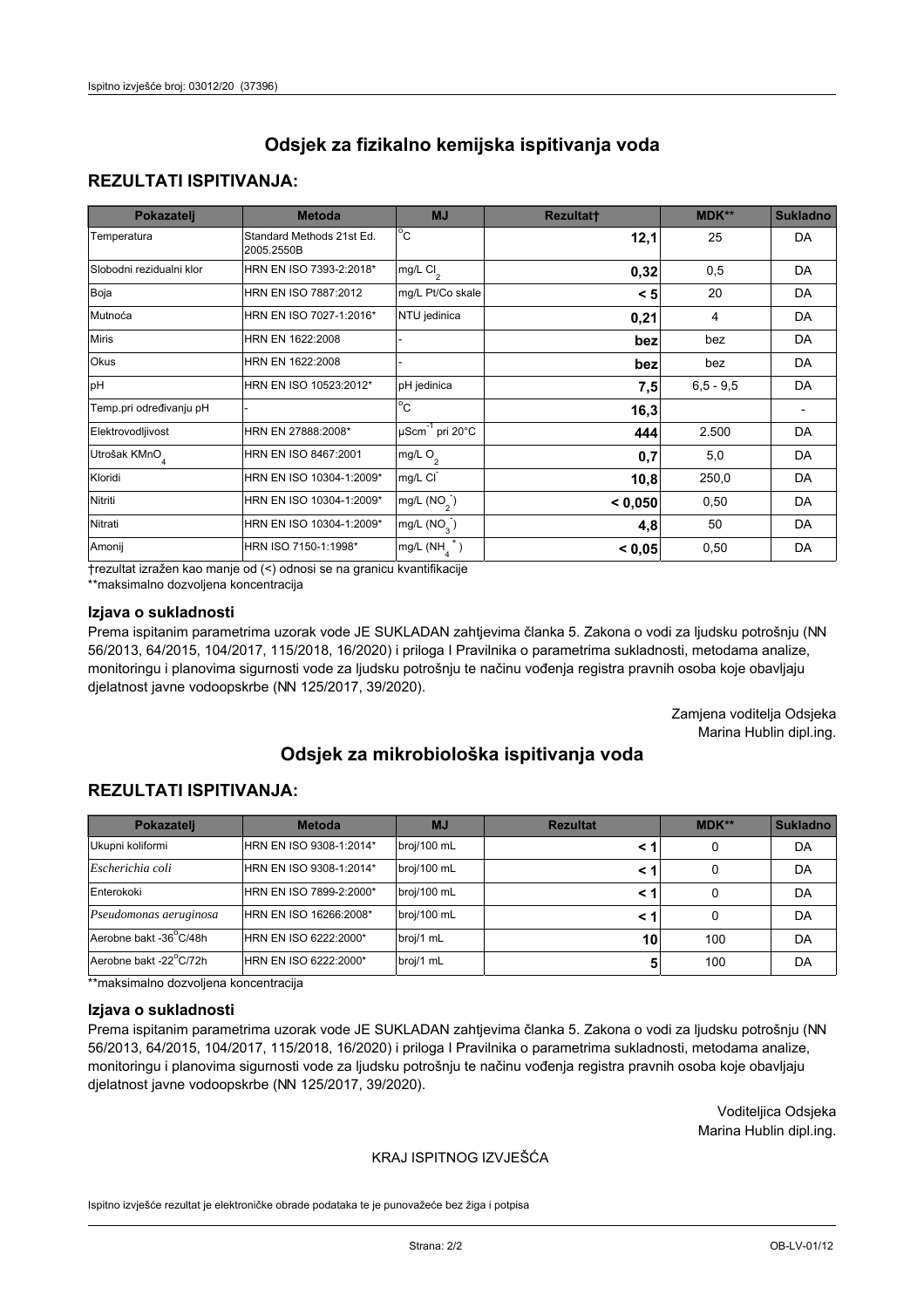



VODOOPSKRBA I ODVODNJA ZAGREBAČKE ŽUPANIJE D.O.O.-PJ IVANIĆ GRAD 10000 ZAGREB KOLEDOVČINA ULICA 1

Rakitje, 21.12.2020.

# **ISPITNO IZVJEŠĆE**

#### ISPITNO IZVJEŠĆE BROJ: 03011/20 (37395)

| Naziv uzorka:<br>Vrsta uzorka:                                                  | VODA ZA LJUDSKU POTROŠNJU<br>Javna vodoopskrba - razvodni sustav                                                                                                                           |                                                                                                              |                                       |                                        |  |  |
|---------------------------------------------------------------------------------|--------------------------------------------------------------------------------------------------------------------------------------------------------------------------------------------|--------------------------------------------------------------------------------------------------------------|---------------------------------------|----------------------------------------|--|--|
| HEO:<br>Uzorkovao:<br>Metoda<br>uzorkovanja:<br>Plan uzorkovanja: OB-LV-07/2020 | Ivanić Grad                                                                                                                                                                                | Služba za zdravstvenu ekologiju / Marija Vrban dipl.san.ing.<br>HRN ISO 5667-5:2011*, HRN EN ISO 19458:2008* |                                       |                                        |  |  |
| Uzorak uzorkovan<br>Vrijeme uzimanja uzorka:<br>Analiza započeta:               |                                                                                                                                                                                            | 16.12.2020.08:48<br>16.12.2020. 13:36                                                                        | Vrijeme dostave:<br>Analiza završena: | 16.12.2020. 12:50<br>21.12.2020. 08:11 |  |  |
| Naručitelj:                                                                     | VODOOPSKRBA I ODVODNJA ZAGREBAČKE ŽUPANIJE D.O.O.- PJ IVANIĆ GRAD<br>KOLEDOVČINA ULICA 1, 10000 ZAGREB                                                                                     |                                                                                                              |                                       |                                        |  |  |
| Lokacija:                                                                       | OIB: 54189804734                                                                                                                                                                           | Br. ugovora: 25-Z-UG-2020. od 21.02.2020<br>DV PROLJEĆE, NAFTAPLINSKA 23A, KLOŠTAR IVANIĆ                    |                                       |                                        |  |  |
|                                                                                 | Vodovodom upravlja: VODOOPSKRBA I ODVODNJA ZAGREBAČKE ŽUPANIJE D.O.O.- PJ IVANIĆ GRAD<br>KOLEDOVČINA ULICA 1, 10000 ZAGREB<br>OIB: 54189804734<br>Br. ugovora: 25-Z-UG-2020. od 21.02.2020 |                                                                                                              |                                       |                                        |  |  |
| Oblik zahtieva:                                                                 | Zahtjev po ugovoru                                                                                                                                                                         |                                                                                                              |                                       |                                        |  |  |

Sukladnost je izražena uz rezultate ispitivanja.

Rukovoditeljica Službe Marina Hublin dipl.ing.

Napomena:

- 1) Rezultati ispitivanja odnose se isključivo na ispitani uzorak odnosno zaprimljeni ukoliko je uzorkovanje izvršio naručiteli.
- 2) Ispitna izvješća se ne smiju umnožavati bez odobrenja Zavoda.
- 3) Akreditirane metode označene su zvjezdicom (\*).
- 4) Izjava o sukladnosti nije u području akreditacije.

5) Pri donošenju odluke o sukladnosti mjernih razultata s propisanim graničnim vrijednostima za akreditirane metode primjenjuje se pravilo jednostavnog prihvaćanja pri čemu se mjerna nesigurnost ne uzima u obzir, ali je dostupna na zahtjev u ispitnom laboratoriju.

6) Zavod se odriče odgovornosti za informacije dobivene od naručitelja

Služba za zdravstvenu ekologiju ovlaštena je kao službeni laboratorij za obavljanje određenih analiza vode, hrane i okolišnih uzoraka u proizvodnji hrane prema rješenju Ministarstva poljoprivrede:

KLASA: UP/I-322-01/18-01/36, URBROJ: 525-10/0729-18-3

Služba za zdravstvenu ekologiju ovlaštena je kao službeni laboratorij za provođenje ispitivanja vode za ljudsku potrošnju za određene parametre prema riešenju Ministarstva zdravstva: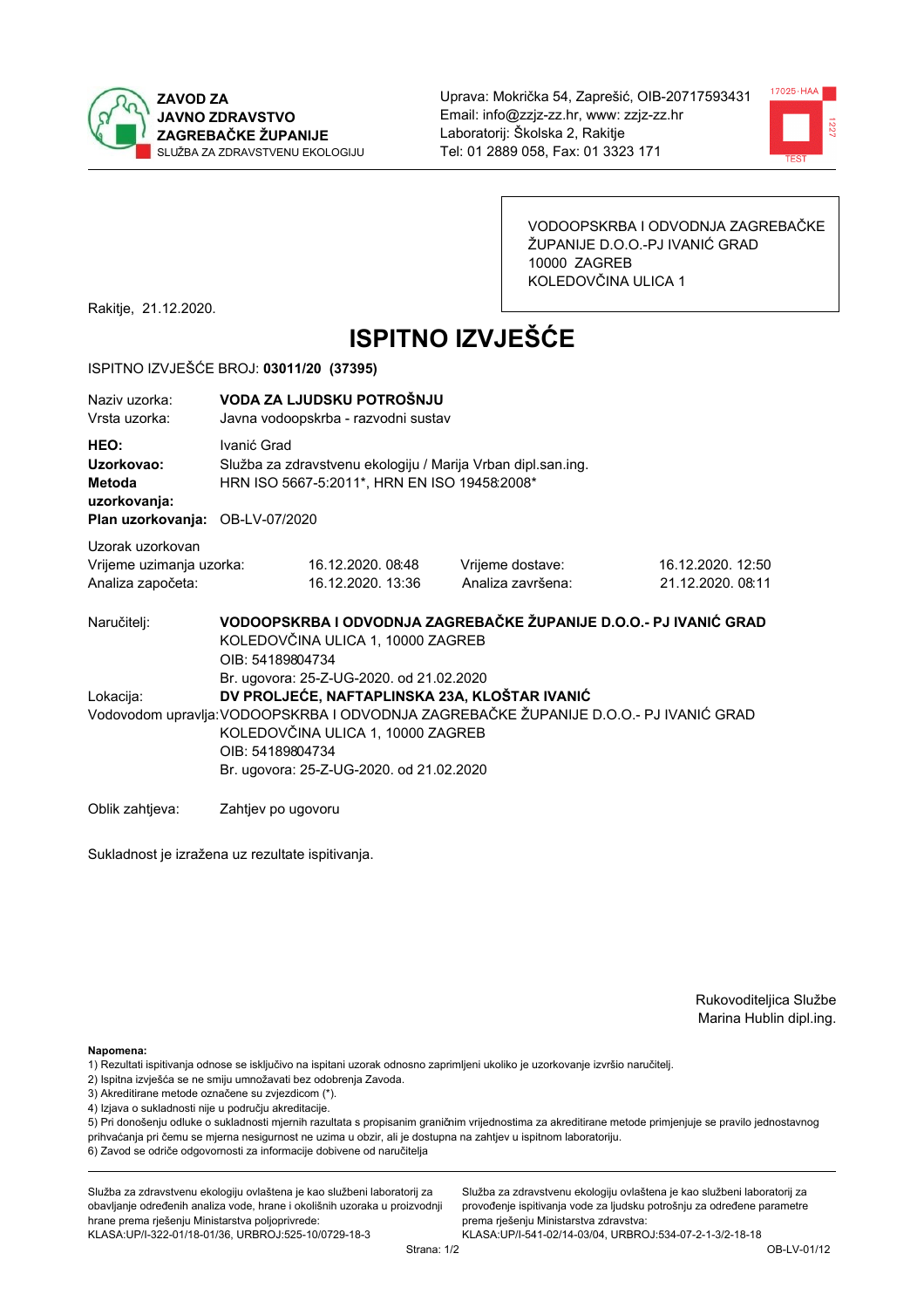## **REZULTATI ISPITIVANJA:**

| Pokazatelj                | <b>Metoda</b>                           | <b>MJ</b>                   | <b>Rezultatt</b> | <b>MDK**</b> | <b>Sukladno</b> |
|---------------------------|-----------------------------------------|-----------------------------|------------------|--------------|-----------------|
| Temperatura               | Standard Methods 21st Ed.<br>2005.2550B | $^{\circ}$ C                | 10,3             | 25           | DA              |
| Slobodni rezidualni klor  | HRN EN ISO 7393-2:2018*                 | mg/L $Cl_2$                 | 0,32             | 0,5          | DA              |
| Boja                      | HRN EN ISO 7887:2012                    | mg/L Pt/Co skale            | < 5              | 20           | DA              |
| Mutnoća                   | HRN EN ISO 7027-1:2016*                 | NTU jedinica                | 0,22             | 4            | DA              |
| <b>Miris</b>              | HRN EN 1622:2008                        |                             | bez              | bez          | DA              |
| Okus                      | HRN EN 1622:2008                        |                             | bez              | bez          | DA              |
| pH                        | HRN EN ISO 10523:2012*                  | pH jedinica                 | 7,5              | $6.5 - 9.5$  | DA              |
| Temp.pri određivanju pH   |                                         | $\overline{c}$              | 16,3             |              |                 |
| Elektrovodljivost         | HRN EN 27888:2008*                      | µScm <sup>-1</sup> pri 20°C | 446              | 2.500        | DA              |
| Utrošak KMnO <sub>4</sub> | HRN EN ISO 8467:2001                    | mg/L O <sub>2</sub>         | 0,7              | 5,0          | DA              |
| Kloridi                   | HRN EN ISO 10304-1:2009*                | mg/L CI                     | 10,7             | 250,0        | DA              |
| Nitriti                   | HRN EN ISO 10304-1:2009*                | mg/L $(NO2)$                | < 0,050          | 0,50         | DA              |
| Nitrati                   | HRN EN ISO 10304-1:2009*                | mg/L (NO <sub>3</sub> )     | 4,5              | 50           | DA              |
| Amonij                    | HRN ISO 7150-1:1998*                    | mg/L $(NH_A^+)$             | < 0,05           | 0,50         | DA              |

trezultat izražen kao manje od (<) odnosi se na granicu kvantifikacije

\*\*maksimalno dozvoljena koncentracija

#### Izjava o sukladnosti

Prema ispitanim parametrima uzorak vode JE SUKLADAN zahtjevima članka 5. Zakona o vodi za ljudsku potrošnju (NN 56/2013, 64/2015, 104/2017, 115/2018, 16/2020) i priloga I Pravilnika o parametrima sukladnosti, metodama analize, monitoringu i planovima sigurnosti vode za ljudsku potrošnju te načinu vođenja registra pravnih osoba koje obavljaju djelatnost javne vodoopskrbe (NN 125/2017, 39/2020).

> Zamjena voditelja Odsjeka Marina Hublin dipl.ing.

# Odsiek za mikrobiološka ispitivanja voda

## **REZULTATI ISPITIVANJA:**

| Pokazatelj             | <b>Metoda</b>           | <b>MJ</b>   | <b>Rezultat</b> | $MDK**$ | <b>Sukladno</b> |
|------------------------|-------------------------|-------------|-----------------|---------|-----------------|
| Ukupni koliformi       | HRN EN ISO 9308-1:2014* | broj/100 mL | < 1             | 0       | DA              |
| Escherichia coli       | HRN EN ISO 9308-1:2014* | broj/100 mL | < 1             | 0       | DA              |
| Enterokoki             | HRN EN ISO 7899-2:2000* | broj/100 mL | < 1             |         | DA              |
| Pseudomonas aeruginosa | HRN EN ISO 16266:2008*  | broj/100 mL | < 1             | 0       | DA              |
| Aerobne bakt -36°C/48h | HRN EN ISO 6222:2000*   | broj/1 mL   | < 1             | 100     | DA              |
| Aerobne bakt -22°C/72h | HRN EN ISO 6222:2000*   | broj/1 mL   |                 | 100     | DA              |

\*\*maksimalno dozvoljena koncentracija

#### Izjava o sukladnosti

Prema ispitanim parametrima uzorak vode JE SUKLADAN zahtjevima članka 5. Zakona o vodi za ljudsku potrošnju (NN 56/2013, 64/2015, 104/2017, 115/2018, 16/2020) i priloga I Pravilnika o parametrima sukladnosti, metodama analize, monitoringu i planovima sigurnosti vode za ljudsku potrošnju te načinu vođenja registra pravnih osoba koje obavljaju djelatnost javne vodoopskrbe (NN 125/2017, 39/2020).

> Voditeljica Odsjeka Marina Hublin dipl.ing.

### KRAJ ISPITNOG IZVJEŠĆA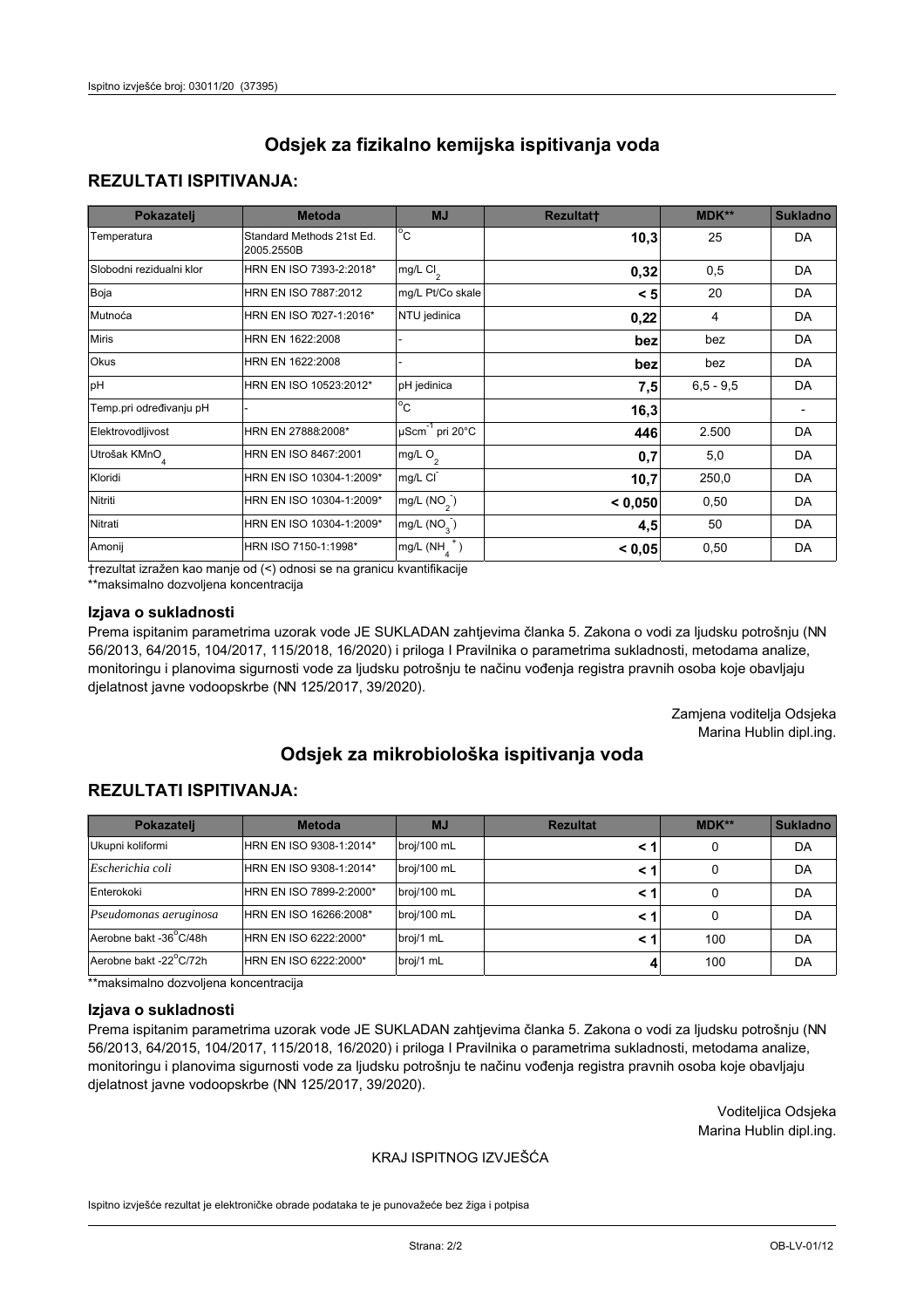



VODOOPSKRBA I ODVODNJA ZAGREBAČKE ŽUPANIJE D.O.O.-PJ IVANIĆ GRAD 10000 ZAGREB KOLEDOVČINA ULICA 1

Rakitje, 21.12.2020.

# **ISPITNO IZVJEŠĆE**

#### ISPITNO IZVJEŠĆE BROJ: 03010/20 (37394)

| Naziy uzorka:<br>Vrsta uzorka:                                                  | VODA ZA LJUDSKU POTROŠNJU<br>Javna vodoopskrba - razvodni sustav                                                                                                                           |                                                                                                              |                   |                                                                       |  |  |
|---------------------------------------------------------------------------------|--------------------------------------------------------------------------------------------------------------------------------------------------------------------------------------------|--------------------------------------------------------------------------------------------------------------|-------------------|-----------------------------------------------------------------------|--|--|
| HEO:<br>Uzorkovao:<br>Metoda<br>uzorkovanja:<br>Plan uzorkovanja: OB-LV-07/2020 | Ivanić Grad                                                                                                                                                                                | Služba za zdravstvenu ekologiju / Marija Vrban dipl.san.ing.<br>HRN ISO 5667-5:2011*, HRN EN ISO 19458:2008* |                   |                                                                       |  |  |
| Uzorak uzorkovan                                                                |                                                                                                                                                                                            |                                                                                                              |                   |                                                                       |  |  |
| Vrijeme uzimanja uzorka:                                                        | 16.12.2020.08:35                                                                                                                                                                           |                                                                                                              | Vrijeme dostave:  | 16.12.2020. 12:50                                                     |  |  |
| Analiza započeta:                                                               | 16.12.2020. 13:32                                                                                                                                                                          |                                                                                                              | Analiza završena: | 21.12.2020. 08:11                                                     |  |  |
| Naručitelj:                                                                     | VODOOPSKRBA I ODVODNJA ZAGREBAČKE ŽUPANIJE D.O.O.- PJ IVANIĆ GRAD<br>KOLEDOVČINA ULICA 1, 10000 ZAGREB<br>OIB: 54189804734<br>Br. ugovora: 25-Z-UG-2020. od 21.02.2020                     |                                                                                                              |                   |                                                                       |  |  |
| Lokacija:                                                                       | Vodovodom upravlja: VODOOPSKRBA I ODVODNJA ZAGREBAČKE ŽUPANIJE D.O.O.- PJ IVANIĆ GRAD<br>KOLEDOVČINA ULICA 1, 10000 ZAGREB<br>OIB: 54189804734<br>Br. ugovora: 25-Z-UG-2020. od 21.02.2020 |                                                                                                              |                   | PRECRPNA STANICA, VUKOVARSKA ULICA, KLOŠTAR IVANIĆ, SLAVINA U KUHINJI |  |  |
| Oblik zahtieva:                                                                 | Zahtjev po ugovoru                                                                                                                                                                         |                                                                                                              |                   |                                                                       |  |  |

Sukladnost je izražena uz rezultate ispitivanja.

Rukovoditeljica Službe Marina Hublin dipl.ing.

Napomena:

- 1) Rezultati ispitivanja odnose se isključivo na ispitani uzorak odnosno zaprimljeni ukoliko je uzorkovanje izvršio naručiteli.
- 2) Ispitna izvješća se ne smiju umnožavati bez odobrenja Zavoda.
- 3) Akreditirane metode označene su zvjezdicom (\*).
- 4) Izjava o sukladnosti nije u području akreditacije.

5) Pri donošenju odluke o sukladnosti mjernih razultata s propisanim graničnim vrijednostima za akreditirane metode primjenjuje se pravilo jednostavnog prihvaćanja pri čemu se mjerna nesigurnost ne uzima u obzir, ali je dostupna na zahtjev u ispitnom laboratoriju.

6) Zavod se odriče odgovornosti za informacije dobivene od naručitelja

Služba za zdravstvenu ekologiju ovlaštena je kao službeni laboratorij za obavljanje određenih analiza vode, hrane i okolišnih uzoraka u proizvodnji hrane prema rješenju Ministarstva poljoprivrede: KLASA.UP/I-322-01/18-01/36, URBROJ:525-10/0729-18-3

Služba za zdravstvenu ekologiju ovlaštena je kao službeni laboratorij za provođenje ispitivanja vode za ljudsku potrošnju za određene parametre prema riešenju Ministarstva zdravstva: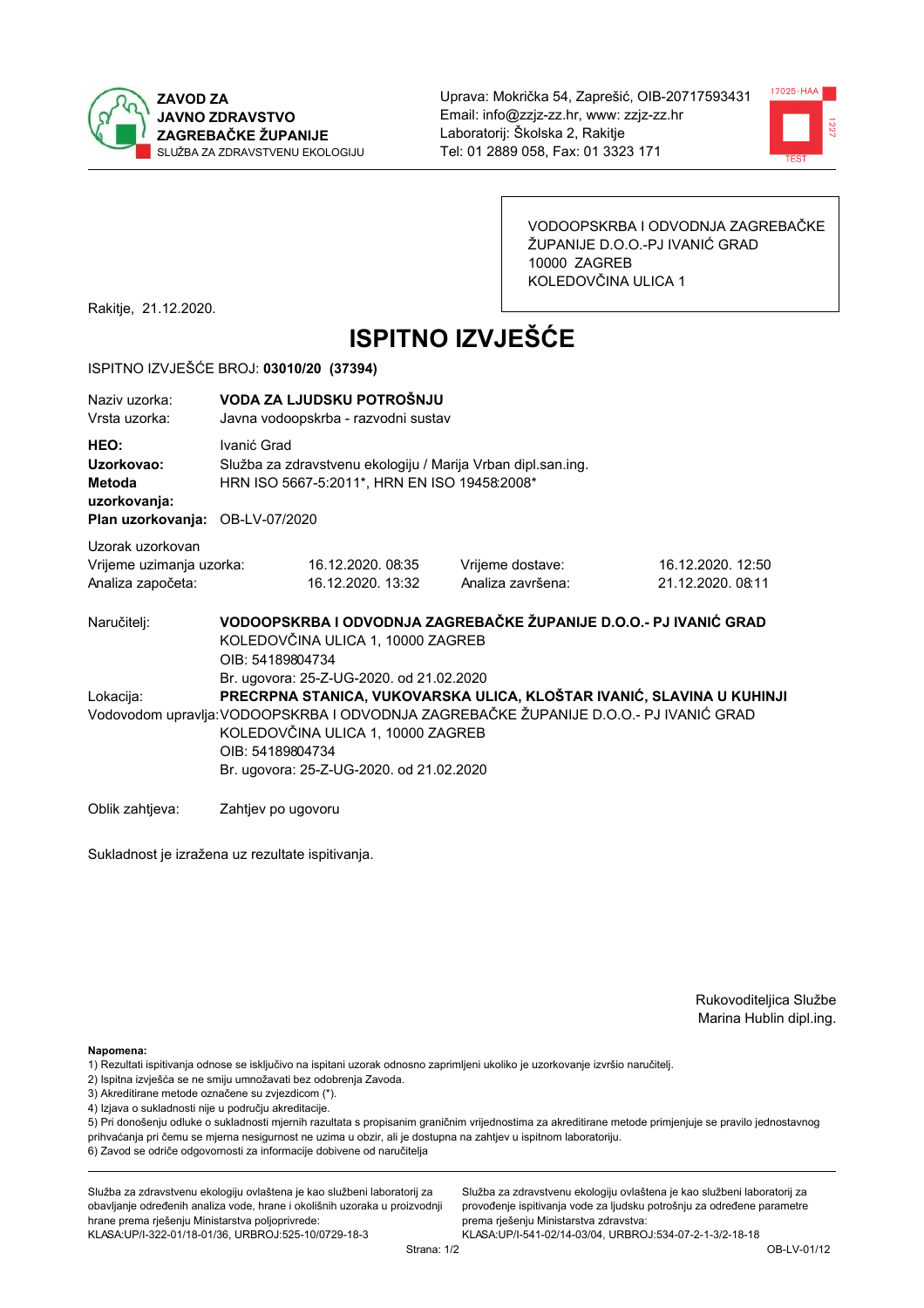## **REZULTATI ISPITIVANJA:**

| Pokazatelj                | <b>Metoda</b>                           | <b>MJ</b>                                | <b>Rezultatt</b> | <b>MDK**</b> | <b>Sukladno</b> |
|---------------------------|-----------------------------------------|------------------------------------------|------------------|--------------|-----------------|
| Temperatura               | Standard Methods 21st Ed.<br>2005.2550B | $\overline{C}$                           | 11,5             | 25           | DA              |
| Slobodni rezidualni klor  | HRN EN ISO 7393-2:2018*                 | $\overline{\text{mg/L}}$ Cl <sub>2</sub> | 0,30             | 0,5          | DA              |
| Boja                      | HRN EN ISO 7887:2012                    | mg/L Pt/Co skale                         | < 5              | 20           | DA              |
| Mutnoća                   | HRN EN ISO 7027-1:2016*                 | NTU jedinica                             | 0, 16            | 4            | DA              |
| <b>Miris</b>              | HRN EN 1622:2008                        |                                          | bez              | bez          | DA              |
| Okus                      | HRN EN 1622:2008                        |                                          | bez              | bez          | DA              |
| pH                        | HRN EN ISO 10523:2012*                  | pH jedinica                              | 7,5              | $6.5 - 9.5$  | DA              |
| Temp.pri određivanju pH   |                                         | $\overline{c}$                           | 16,4             |              |                 |
| Elektrovodljivost         | HRN EN 27888:2008*                      | $\mu$ Scm <sup>-1</sup> pri 20°C         | 443              | 2.500        | DA              |
| Utrošak KMnO <sub>4</sub> | HRN EN ISO 8467:2001                    | mg/L $O_2$                               | 0,6              | 5,0          | DA              |
| Kloridi                   | HRN EN ISO 10304-1:2009*                | mg/L CI                                  | 10,9             | 250,0        | DA              |
| Nitriti                   | HRN EN ISO 10304-1:2009*                | mg/L $(NO2)$                             | < 0,050          | 0,50         | DA              |
| Nitrati                   | HRN EN ISO 10304-1:2009*                | mg/L $(NO3)$                             | 4,7              | 50           | DA              |
| Amonij                    | HRN ISO 7150-1:1998*                    | mg/L $(NH_{\lambda}^{\dagger})$          | < 0,05           | 0,50         | DA              |

trezultat izražen kao manje od (<) odnosi se na granicu kvantifikacije

\*\*maksimalno dozvoljena koncentracija

#### Izjava o sukladnosti

Prema ispitanim parametrima uzorak vode JE SUKLADAN zahtjevima članka 5. Zakona o vodi za ljudsku potrošnju (NN 56/2013, 64/2015, 104/2017, 115/2018, 16/2020) i priloga I Pravilnika o parametrima sukladnosti, metodama analize, monitoringu i planovima sigurnosti vode za ljudsku potrošnju te načinu vođenja registra pravnih osoba koje obavljaju djelatnost javne vodoopskrbe (NN 125/2017, 39/2020).

> Zamjena voditelja Odsjeka Marina Hublin dipl.ing.

# Odsiek za mikrobiološka ispitivanja voda

#### **REZULTATI ISPITIVANJA:**

| Pokazatelj             | <b>Metoda</b>           | <b>MJ</b>   | <b>Rezultat</b> | $MDK**$ | <b>Sukladno</b> |
|------------------------|-------------------------|-------------|-----------------|---------|-----------------|
| Ukupni koliformi       | HRN EN ISO 9308-1:2014* | broj/100 mL | < 1             | 0       | DA              |
| Escherichia coli       | HRN EN ISO 9308-1:2014* | broj/100 mL | < 1             | 0       | DA              |
| Enterokoki             | HRN EN ISO 7899-2:2000* | broj/100 mL | < 1             |         | DA              |
| Pseudomonas aeruginosa | HRN EN ISO 16266:2008*  | broj/100 mL | < 1             | 0       | DA              |
| Aerobne bakt -36°C/48h | HRN EN ISO 6222:2000*   | broj/1 mL   | < 1             | 100     | DA              |
| Aerobne bakt -22°C/72h | HRN EN ISO 6222:2000*   | broj/1 mL   | < 1             | 100     | DA              |

\*\*maksimalno dozvoljena koncentracija

#### Izjava o sukladnosti

Prema ispitanim parametrima uzorak vode JE SUKLADAN zahtjevima članka 5. Zakona o vodi za ljudsku potrošnju (NN 56/2013, 64/2015, 104/2017, 115/2018, 16/2020) i priloga I Pravilnika o parametrima sukladnosti, metodama analize, monitoringu i planovima sigurnosti vode za ljudsku potrošnju te načinu vođenja registra pravnih osoba koje obavljaju djelatnost javne vodoopskrbe (NN 125/2017, 39/2020).

> Voditeljica Odsjeka Marina Hublin dipl.ing.

#### KRAJ ISPITNOG IZVJEŠĆA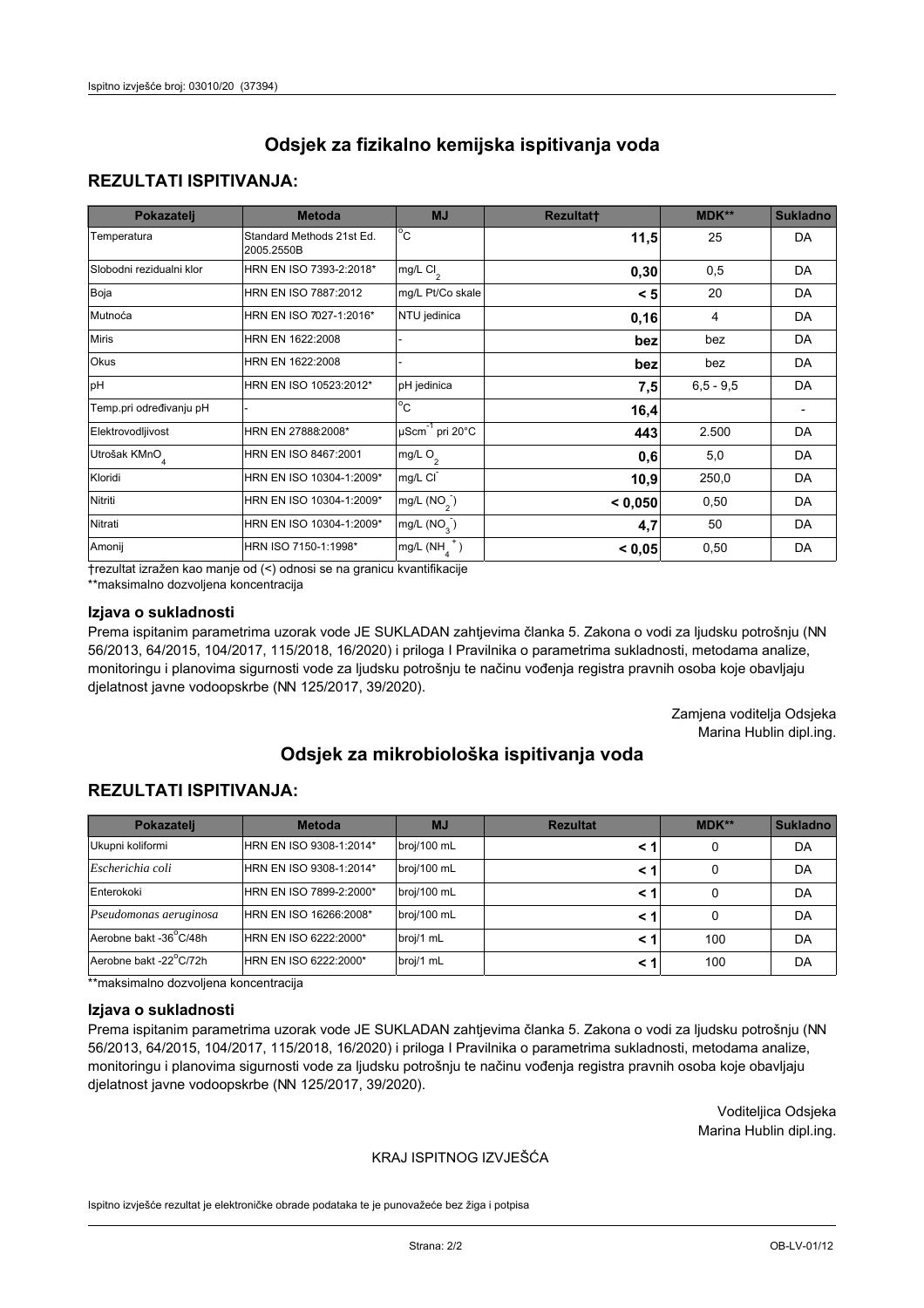



VODOOPSKRBA I ODVODNJA ZAGREBAČKE ŽUPANIJE D.O.O.-PJ IVANIĆ GRAD 10000 ZAGREB KOLEDOVČINA ULICA 1

Rakitje, 21.12.2020.

# **ISPITNO IZVJEŠĆE**

#### ISPITNO IZVJEŠĆE BROJ: 03009/20 (37393)

| Naziv uzorka:<br>Vrsta uzorka:                                                         |                    | VODA ZA LJUDSKU POTROŠNJU<br>Javna vodoopskrba - razvodni sustav                                                          |                                                                                       |                                                                            |  |  |
|----------------------------------------------------------------------------------------|--------------------|---------------------------------------------------------------------------------------------------------------------------|---------------------------------------------------------------------------------------|----------------------------------------------------------------------------|--|--|
| HEO:<br>Uzorkovao:<br><b>Metoda</b><br>uzorkovanja:<br>Plan uzorkovanja: OB-LV-07/2020 | Ivanić Grad        | Služba za zdravstvenu ekologiju / Marija Vrban dipl.san.ing.<br>HRN ISO 5667-5:2011*, HRN EN ISO 19458:2008*              |                                                                                       |                                                                            |  |  |
| Uzorak uzorkovan<br>Vrijeme uzimanja uzorka:<br>Analiza započeta:                      |                    | 16.12.2020.08:20<br>16.12.2020. 13:31                                                                                     | Vrijeme dostave:<br>Analiza završena:                                                 | 16.12.2020. 12:50<br>21.12.2020. 08:10                                     |  |  |
| Naručitelj:                                                                            | OIB: 54189804734   | KOLEDOVČINA ULICA 1, 10000 ZAGREB                                                                                         |                                                                                       | VODOOPSKRBA I ODVODNJA ZAGREBAČKE ŽUPANIJE D.O.O.- PJ IVANIĆ GRAD          |  |  |
| Lokacija:                                                                              | OIB: 54189804734   | Br. ugovora: 25-Z-UG-2020. od 21.02.2020<br>KOLEDOVČINA ULICA 1, 10000 ZAGREB<br>Br. ugovora: 25-Z-UG-2020. od 21.02.2020 | Vodovodom upravlja: VODOOPSKRBA I ODVODNJA ZAGREBAČKE ŽUPANIJE D.O.O.- PJ IVANIĆ GRAD | DV IVANIĆ GRAD, PV LIVADA, MILKE TRNINE BB, IVANIĆ GRAD, SLAVINA U KUHINJI |  |  |
| Oblik zahtjeva:                                                                        | Zahtjev po ugovoru |                                                                                                                           |                                                                                       |                                                                            |  |  |

Sukladnost je izražena uz rezultate ispitivanja.

Rukovoditeljica Službe Marina Hublin dipl.ing.

Napomena:

- 1) Rezultati ispitivanja odnose se isključivo na ispitani uzorak odnosno zaprimljeni ukoliko je uzorkovanje izvršio naručiteli.
- 2) Ispitna izvješća se ne smiju umnožavati bez odobrenja Zavoda.
- 3) Akreditirane metode označene su zvjezdicom (\*).
- 4) Izjava o sukladnosti nije u području akreditacije.

5) Pri donošenju odluke o sukladnosti mjernih razultata s propisanim graničnim vrijednostima za akreditirane metode primjenjuje se pravilo jednostavnog prihvaćanja pri čemu se mjerna nesigurnost ne uzima u obzir, ali je dostupna na zahtjev u ispitnom laboratoriju.

6) Zavod se odriče odgovornosti za informacije dobivene od naručitelja

Služba za zdravstvenu ekologiju ovlaštena je kao službeni laboratorij za obavljanje određenih analiza vode, hrane i okolišnih uzoraka u proizvodnji hrane prema rješenju Ministarstva poljoprivrede:

KLASA: UP/I-322-01/18-01/36, URBROJ: 525-10/0729-18-3

Služba za zdravstvenu ekologiju ovlaštena je kao službeni laboratorij za provođenje ispitivanja vode za ljudsku potrošnju za određene parametre prema riešenju Ministarstva zdravstva: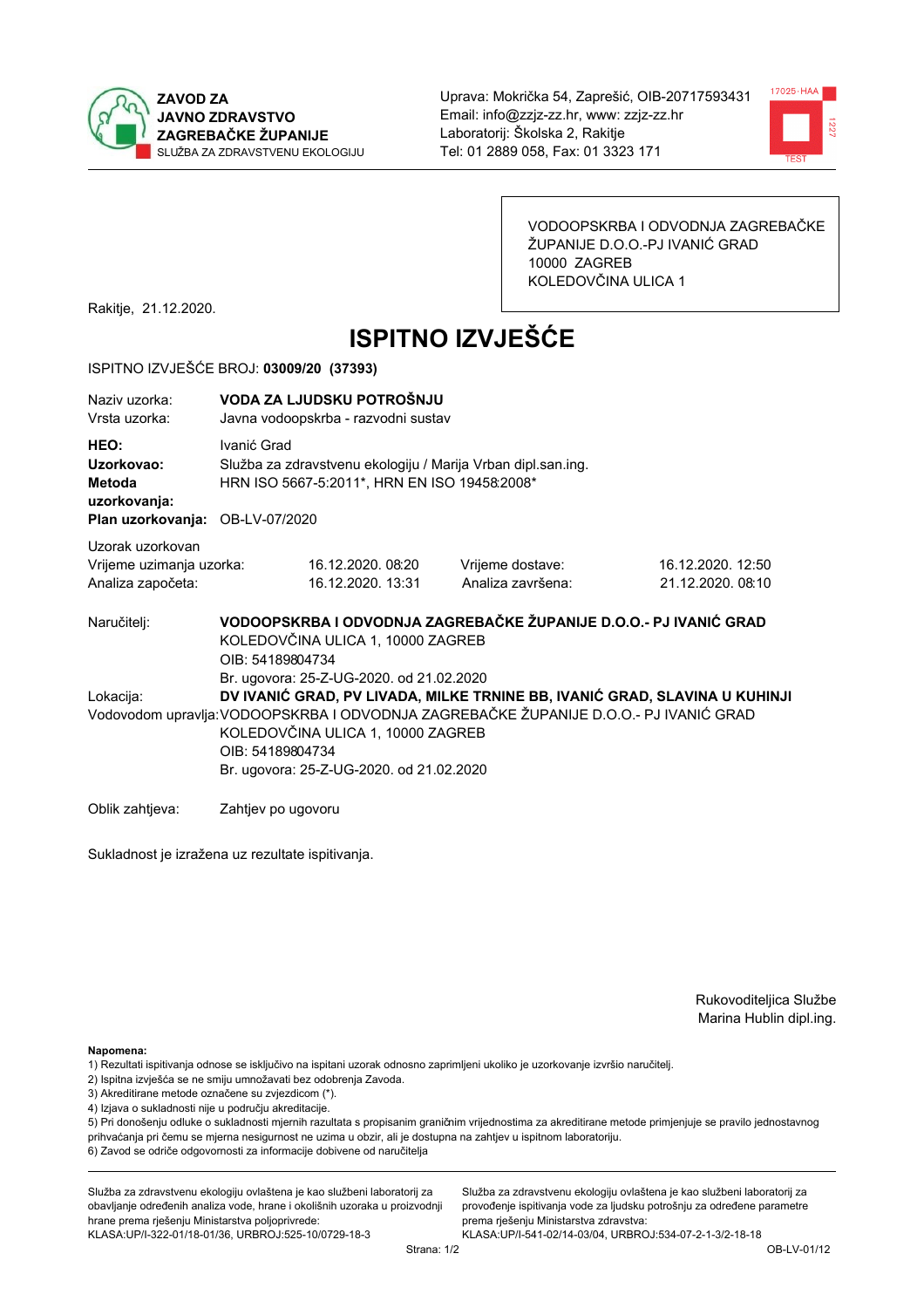## **REZULTATI ISPITIVANJA:**

| Pokazatelj                | <b>Metoda</b>                           | <b>MJ</b>                   | <b>Rezultatt</b> | MDK**       | <b>Sukladno</b> |
|---------------------------|-----------------------------------------|-----------------------------|------------------|-------------|-----------------|
| Temperatura               | Standard Methods 21st Ed.<br>2005.2550B | $^{\circ}$ C                | 10,9             | 25          | DA              |
| Slobodni rezidualni klor  | HRN EN ISO 7393-2:2018*                 | $mg/L$ Cl <sub>2</sub>      | 0,25             | 0,5         | DA              |
| Boja                      | HRN EN ISO 7887:2012                    | mg/L Pt/Co skale            | < 5              | 20          | DA              |
| Mutnoća                   | HRN EN ISO 7027-1:2016*                 | NTU jedinica                | 0,22             | 4           | DA              |
| <b>Miris</b>              | HRN EN 1622:2008                        |                             | bez              | bez         | DA              |
| Okus                      | HRN EN 1622:2008                        |                             | bez              | bez         | DA              |
| pH                        | HRN EN ISO 10523:2012*                  | pH jedinica                 | 7,5              | $6,5 - 9,5$ | DA              |
| Temp.pri određivanju pH   |                                         | $\overline{c}$              | 16,6             |             |                 |
| Elektrovodljivost         | HRN EN 27888:2008*                      | µScm <sup>-1</sup> pri 20°C | 428              | 2.500       | DA              |
| Utrošak KMnO <sub>4</sub> | HRN EN ISO 8467:2001                    | mg/L O <sub>2</sub>         | 0,5              | 5,0         | DA              |
| Kloridi                   | HRN EN ISO 10304-1:2009*                | mg/L CI                     | 9,9              | 250,0       | DA              |
| Nitriti                   | HRN EN ISO 10304-1:2009*                | mg/L $(NO2)$                | < 0,050          | 0,50        | DA              |
| Nitrati                   | HRN EN ISO 10304-1:2009*                | mg/L (NO <sub>3</sub> )     | 4,4              | 50          | DA              |
| Amonij                    | HRN ISO 7150-1:1998*                    | $mg/L(NH_A^+)$              | < 0,05           | 0,50        | <b>DA</b>       |

trezultat izražen kao manje od (<) odnosi se na granicu kvantifikacije

\*\*maksimalno dozvoljena koncentracija

#### Izjava o sukladnosti

Prema ispitanim parametrima uzorak vode JE SUKLADAN zahtjevima članka 5. Zakona o vodi za ljudsku potrošnju (NN 56/2013, 64/2015, 104/2017, 115/2018, 16/2020) i priloga I Pravilnika o parametrima sukladnosti, metodama analize, monitoringu i planovima sigurnosti vode za ljudsku potrošnju te načinu vođenja registra pravnih osoba koje obavljaju djelatnost javne vodoopskrbe (NN 125/2017, 39/2020).

> Zamjena voditelja Odsjeka Marina Hublin dipl.ing.

# Odsiek za mikrobiološka ispitivanja voda

## **REZULTATI ISPITIVANJA:**

| Pokazatelj             | <b>Metoda</b>           | <b>MJ</b>   | <b>Rezultat</b> | MDK** | <b>Sukladno</b> |
|------------------------|-------------------------|-------------|-----------------|-------|-----------------|
| Ukupni koliformi       | HRN EN ISO 9308-1:2014* | broj/100 mL | < 1             | 0     | DA              |
| Escherichia coli       | HRN EN ISO 9308-1:2014* | broj/100 mL | < 1             | 0     | DA              |
| Enterokoki             | HRN EN ISO 7899-2:2000* | broj/100 mL | < 1             | 0     | DA              |
| Pseudomonas aeruginosa | HRN EN ISO 16266:2008*  | broj/100 mL | < 1             | 0     | DA              |
| Aerobne bakt -36°C/48h | HRN EN ISO 6222:2000*   | broj/1 mL   |                 | 100   | DA              |
| Aerobne bakt -22°C/72h | HRN EN ISO 6222:2000*   | broj/1 mL   | < 1             | 100   | DA              |

\*\*maksimalno dozvoljena koncentracija

#### Izjava o sukladnosti

Prema ispitanim parametrima uzorak vode JE SUKLADAN zahtjevima članka 5. Zakona o vodi za ljudsku potrošnju (NN 56/2013, 64/2015, 104/2017, 115/2018, 16/2020) i priloga I Pravilnika o parametrima sukladnosti, metodama analize, monitoringu i planovima sigurnosti vode za ljudsku potrošnju te načinu vođenja registra pravnih osoba koje obavljaju djelatnost javne vodoopskrbe (NN 125/2017, 39/2020).

> Voditeljica Odsjeka Marina Hublin dipl.ing.

#### KRAJ ISPITNOG IZVJEŠĆA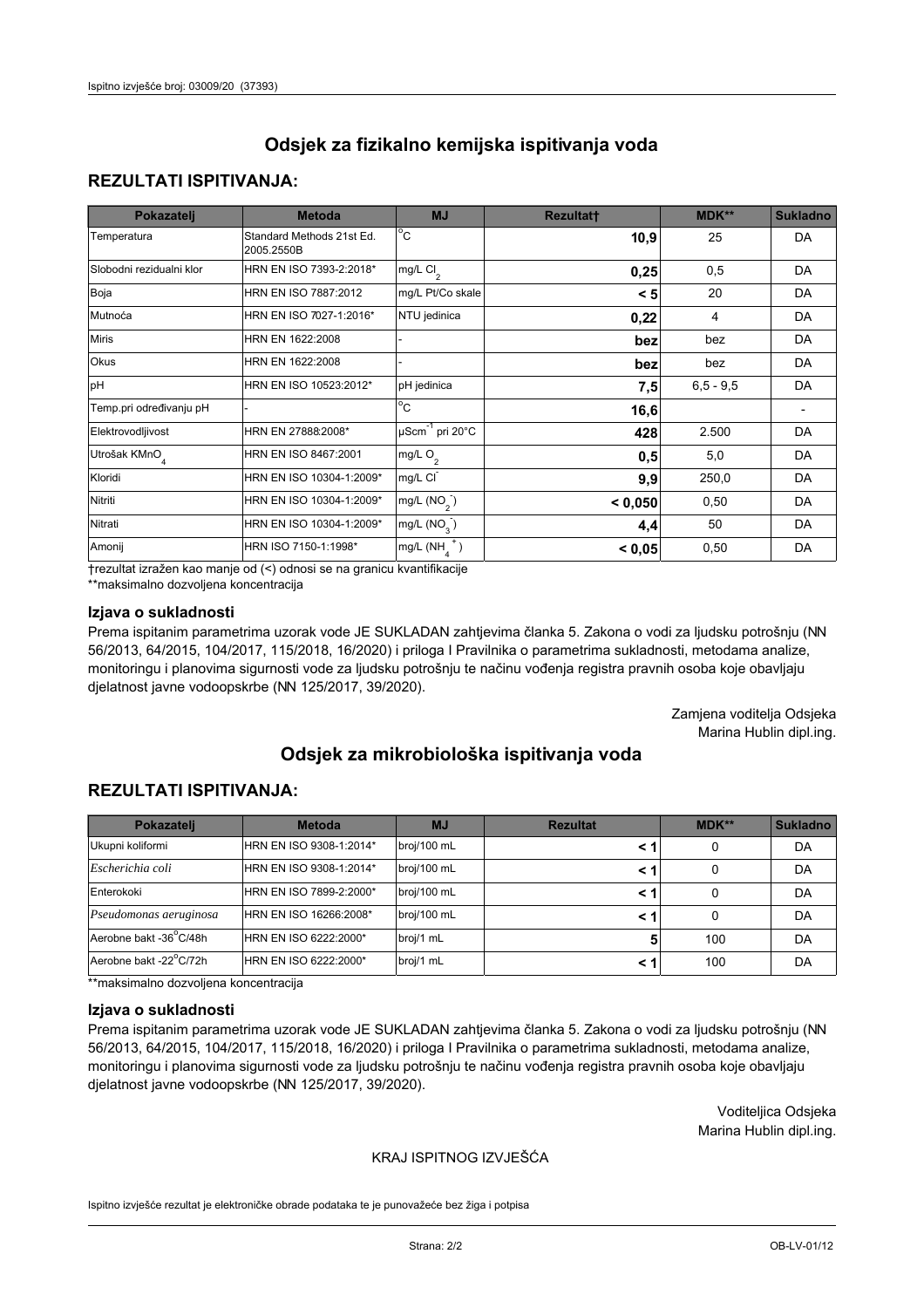



VODOOPSKRBA I ODVODNJA ZAGREBAČKE ŽUPANIJE D.O.O.-PJ IVANIĆ GRAD 10000 ZAGREB KOLEDOVČINA ULICA 1

Rakitje, 21.12.2020.

# **ISPITNO IZVJEŠĆE**

#### ISPITNO IZVJEŠĆE BROJ: 03008/20 (37392)

| Naziv uzorka:<br>Vrsta uzorka:                                                  | VODA ZA LJUDSKU POTROŠNJU<br>Javna vodoopskrba - razvodni sustav                                                                                                                                                                                                       |                                                                                                              |                                                                   |                                       |  |  |
|---------------------------------------------------------------------------------|------------------------------------------------------------------------------------------------------------------------------------------------------------------------------------------------------------------------------------------------------------------------|--------------------------------------------------------------------------------------------------------------|-------------------------------------------------------------------|---------------------------------------|--|--|
| HEO:<br>Uzorkovao:<br>Metoda<br>uzorkovanja:<br>Plan uzorkovanja: OB-LV-07/2020 | Ivanić Grad                                                                                                                                                                                                                                                            | Služba za zdravstvenu ekologiju / Marija Vrban dipl.san.ing.<br>HRN ISO 5667-5:2011*, HRN EN ISO 19458:2008* |                                                                   |                                       |  |  |
| Uzorak uzorkovan<br>Vrijeme uzimanja uzorka:<br>Analiza započeta:               |                                                                                                                                                                                                                                                                        | 16.12.2020.08:00<br>16.12.2020. 13:23                                                                        | Vrijeme dostave:<br>Analiza završena:                             | 16.12.2020. 12:50<br>21.12.2020.08:10 |  |  |
| Naručitelj:                                                                     | OIB: 54189804734                                                                                                                                                                                                                                                       | KOLEDOVČINA ULICA 1, 10000 ZAGREB                                                                            | VODOOPSKRBA I ODVODNJA ZAGREBAČKE ŽUPANIJE D.O.O.- PJ IVANIĆ GRAD |                                       |  |  |
| Lokacija:                                                                       | Br. ugovora: 25-Z-UG-2020. od 21.02.2020<br>NH KOD ŠKOLE, POSAVSKI BREGI<br>Vodovodom upravlja: VODOOPSKRBA I ODVODNJA ZAGREBAČKE ŽUPANIJE D.O.O.- PJ IVANIĆ GRAD<br>KOLEDOVČINA ULICA 1, 10000 ZAGREB<br>OIB: 54189804734<br>Br. ugovora: 25-Z-UG-2020. od 21.02.2020 |                                                                                                              |                                                                   |                                       |  |  |
| Oblik zahtieva:                                                                 | Zahtjev po ugovoru                                                                                                                                                                                                                                                     |                                                                                                              |                                                                   |                                       |  |  |

Sukladnost je izražena uz rezultate ispitivanja.

Rukovoditeljica Službe Marina Hublin dipl.ing.

Napomena:

- 1) Rezultati ispitivanja odnose se isključivo na ispitani uzorak odnosno zaprimljeni ukoliko je uzorkovanje izvršio naručiteli.
- 2) Ispitna izvješća se ne smiju umnožavati bez odobrenja Zavoda.
- 3) Akreditirane metode označene su zvjezdicom (\*).
- 4) Izjava o sukladnosti nije u području akreditacije.

5) Pri donošenju odluke o sukladnosti mjernih razultata s propisanim graničnim vrijednostima za akreditirane metode primjenjuje se pravilo jednostavnog prihvaćanja pri čemu se mjerna nesigurnost ne uzima u obzir, ali je dostupna na zahtjev u ispitnom laboratoriju.

6) Zavod se odriče odgovornosti za informacije dobivene od naručitelja

Služba za zdravstvenu ekologiju ovlaštena je kao službeni laboratorij za obavljanje određenih analiza vode, hrane i okolišnih uzoraka u proizvodnji hrane prema rješenju Ministarstva poljoprivrede:

KLASA.UP/I-322-01/18-01/36, URBROJ.525-10/0729-18-3

Služba za zdravstvenu ekologiju ovlaštena je kao službeni laboratorij za provođenje ispitivanja vode za ljudsku potrošnju za određene parametre prema riešenju Ministarstva zdravstva: